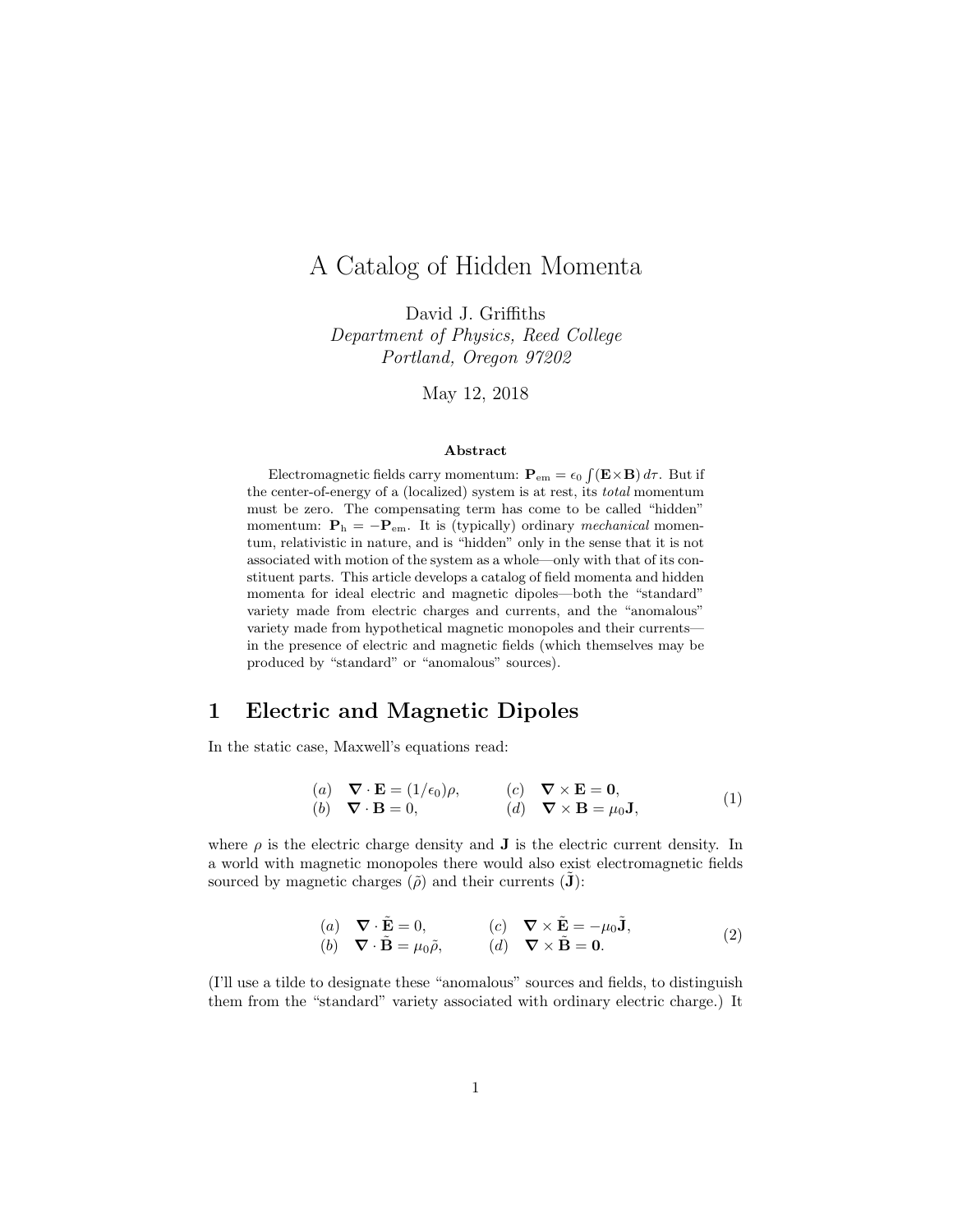follows (by applying the divergence to Equations  $1(d)$  and  $2(c)$ ) that the electric and magnetic currents are divergenceless:

$$
\nabla \cdot \mathbf{J} = 0, \qquad \nabla \cdot \tilde{\mathbf{J}} = 0 \tag{3}
$$

(the associated charges are locally conserved).

The force on an electric charge  $(q)$  is given by the Lorentz force law:

$$
\mathbf{F} = q\left[\mathbf{E}' + (\mathbf{v} \times \mathbf{B}')\right],\tag{4}
$$

where  $\mathbf{E}' = \mathbf{E} + \tilde{\mathbf{E}}$  is the *total* electric field (standard plus anomalous), and  $\mathbf{B}' = \mathbf{B} + \tilde{\mathbf{B}}$ . Likewise the force on a magnetic monopole  $(\tilde{q})$  is

$$
\mathbf{F} = \tilde{q} \left[ \mathbf{B}' - \epsilon_0 \mu_0 (\mathbf{v} \times \mathbf{E}') \right]. \tag{5}
$$

(The slight asymmetry in all these formulas is an unfortunate artifact of the SI system, and would not appear in Gaussian units.)

The fields can be expressed in terms of scalar and vector potentials:<sup>1</sup>

$$
\mathbf{E} = -\nabla V, \n\mathbf{E} = -\nabla \times \tilde{\mathbf{A}}, \qquad \mathbf{B} = \nabla \times \mathbf{A}, \n\mathbf{B} = -\nabla \tilde{V}.
$$
\n(6)

Adopting the gauge condition

$$
\nabla \cdot \mathbf{A} = 0, \qquad \nabla \cdot \tilde{\mathbf{A}} = 0,
$$
\n(7)

Maxwell's equations become

$$
\nabla^2 V = -\frac{1}{\epsilon_0} \rho, \qquad \nabla^2 \mathbf{A} = -\mu_0 \mathbf{J},
$$
  

$$
\nabla^2 \tilde{V} = -\mu_0 \tilde{\rho}, \qquad \nabla^2 \tilde{\mathbf{A}} = -\mu_0 \tilde{\mathbf{J}}.
$$
 (8)

For localized charge and current configurations it follows that

$$
V(\mathbf{r}) = \frac{1}{4\pi\epsilon_0} \int \frac{\rho(\mathbf{r}')}{|\mathbf{r} - \mathbf{r}'|} d\tau', \quad \mathbf{A}(\mathbf{r}) = \frac{\mu_0}{4\pi} \int \frac{\mathbf{J}(\mathbf{r}')}{|\mathbf{r} - \mathbf{r}'|} d\tau', \tag{9}
$$

$$
\tilde{V}(\mathbf{r}) = \frac{\mu_0}{4\pi} \int \frac{\tilde{\rho}(\mathbf{r}')}{|\mathbf{r} - \mathbf{r}'|} d\tau', \quad \tilde{\mathbf{A}}(\mathbf{r}) = \frac{\mu_0}{4\pi} \int \frac{\tilde{\mathbf{J}}(\mathbf{r}')}{|\mathbf{r} - \mathbf{r}'|} d\tau'. \tag{10}
$$

The electric dipole moment of an electric charge distribution  $(\rho)$  is defined by

$$
\mathbf{p} \equiv \int \mathbf{r} \rho \, d\tau,\tag{11}
$$

<sup>&</sup>lt;sup>1</sup>Many of the equations in Section 1 are taken from D. J. Griffiths, Am. J. Phys.  $60$ , 979 (1992), and are recapitulated here in order to make the paper self-contained. However, I have reversed an unfortunate sign convention in the definition of  $\tilde{A}$ .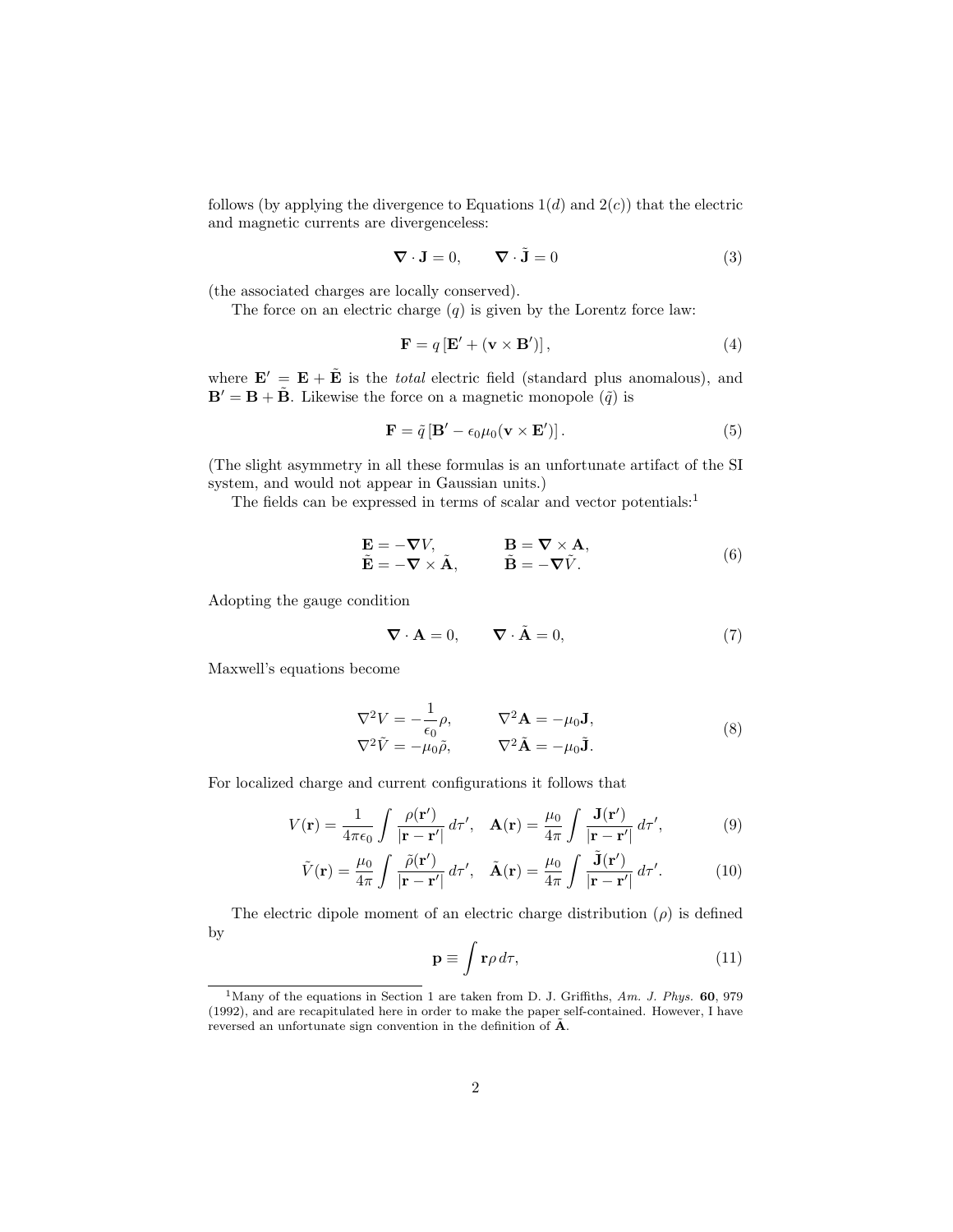where **r** is the vector from the origin to the volume element  $d\tau$ . The magnetic dipole moment of an electric current configuration (J) is

$$
\mathbf{m} \equiv \frac{1}{2} \int (\mathbf{r} \times \mathbf{J}) d\tau.
$$
 (12)

I shall call these "standard" dipoles, to distinguish them from the hypothetical "anomalous" variety associated with monopole charges and currents:

$$
\tilde{\mathbf{m}} \equiv \int \mathbf{r}\tilde{\rho} \, d\tau \tag{13}
$$

and

$$
\tilde{\mathbf{p}} \equiv -\frac{\epsilon_0 \mu_0}{2} \int (\mathbf{r} \times \tilde{\mathbf{J}}) d\tau.
$$
 (14)

If (as we shall always assume) the dipoles are neutral,

$$
\int \rho \, d\tau = 0, \quad \int \tilde{\rho} \, d\tau = 0,\tag{15}
$$

then  $p$  and  $\tilde{m}$  are independent of the choice of origin. It follows from Equation 3 that

$$
0 = \int r_i(\nabla \cdot \mathbf{J}) d\tau = \int r_i(\nabla_j J_j) d\tau = \int \nabla_j (r_i J_j) d\tau - \int (\nabla_j r_i) J_j d\tau
$$

$$
= -\int \delta_{ji} J_j d\tau = -\int J_j d\tau \tag{16}
$$

(repeated indices are to be summed from 1 to 3; we assume that charge and current distributions are localized, so all boundary terms coming from integration by parts vanish). Thus

$$
\int \mathbf{J} \, d\tau = \mathbf{0},\tag{17}
$$

and in this case the standard magnetic dipole moment (m) is independent of origin. By the same reasoning,

$$
\int \tilde{\mathbf{J}} \, d\tau = \mathbf{0},\tag{18}
$$

and hence  $\tilde{\mathbf{p}}$  is independent of origin.

Similarly,

$$
0 = \int r_i r_j (\nabla_k J_k) d\tau = -\int [\nabla_k (r_i r_j)] J_k d\tau = -\int (r_i \delta_{jk} + r_j \delta_{ik}) J_k d\tau
$$

$$
= -\int (r_i J_j + r_j J_i) d\tau.
$$
(19)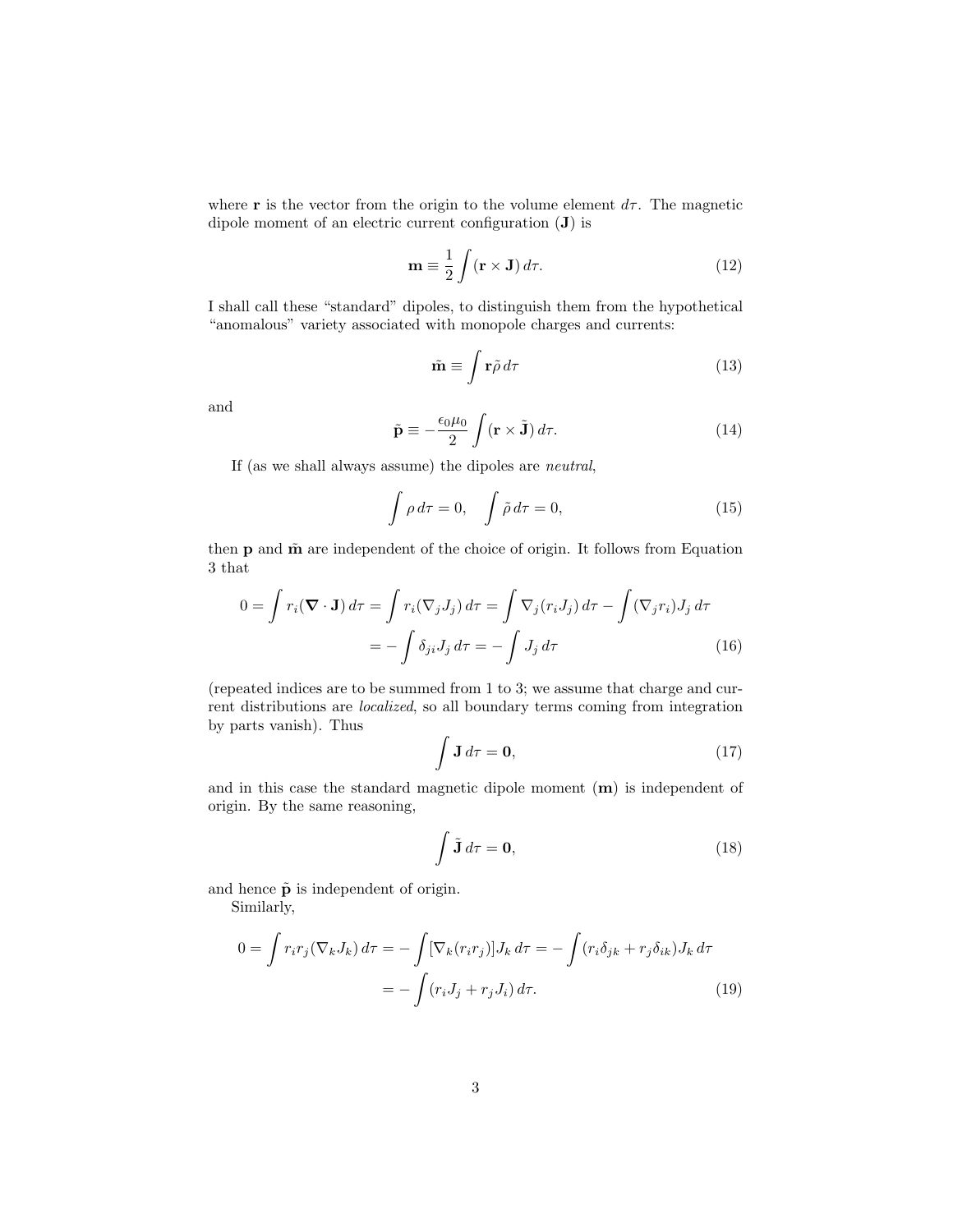On the other hand, from Equation 12,

$$
\epsilon_{ijk}m_k = \frac{1}{2} \left(\epsilon_{ijk}\epsilon_{klm}\right) \int r_l J_m d\tau = \frac{1}{2} \left(\delta_{il}\delta_{jm} - \delta_{im}\delta_{jl}\right) \int r_l J_m d\tau
$$

$$
= \frac{1}{2} \int \left(r_i J_j - r_j J_i\right) d\tau = \int r_i J_j d\tau. \tag{20}
$$

By the same token,

$$
\epsilon_{ijk}\tilde{p}_k = -\mu_0 \epsilon_0 \int r_i \tilde{J}_j \, d\tau. \tag{21}
$$

In general, the charge and current configurations constituting a physical dipole will be distributed over some finite region of space. However, we shall from now on confine our attention to "ideal" dipoles, localized at a single point. More precisely, we are interested in the *limiting case*, in which the size of the dipole shrinks to zero.

To compute the potential of such a dipole, we note that

$$
|\mathbf{r} - \mathbf{r}'| = \sqrt{r^2 + r'^2 - 2\mathbf{r} \cdot \mathbf{r}'}.
$$
 (22)

For an *ideal* dipole at the origin, the charge (or current) distribution at  $r'$ vanishes except at  $\mathbf{r}' \to 0$ , so (in Equations 9 and 10) we may safely confine our attention to the region  $r' \ll r$ , for which the binomial expansion gives

$$
\frac{1}{|\mathbf{r} - \mathbf{r}'|} \approx \frac{1}{r} \left( 1 + \frac{\mathbf{r} \cdot \mathbf{r}'}{r^2} \right). \tag{23}
$$

In the case of a standard electric dipole,

$$
V(\mathbf{r}) = \frac{1}{4\pi\epsilon_0} \left\{ \frac{1}{r} \int \rho(\mathbf{r}') d\tau' + \frac{\mathbf{r}}{r^3} \cdot \int \mathbf{r}' \rho(\mathbf{r}') d\tau' \right\},\tag{24}
$$

or (using Equations 11 and 15),

$$
V(\mathbf{r}) = \frac{1}{4\pi\epsilon_0} \frac{\mathbf{p} \cdot \mathbf{r}}{r^3}.
$$
 (25)

Similarly, the potential of a nonstandard magnetic dipole is

$$
\tilde{V}(\mathbf{r}) = \frac{\mu_0}{4\pi} \frac{\tilde{\mathbf{m}} \cdot \mathbf{r}}{r^3}.
$$
\n(26)

For a standard magnetic dipole,

$$
\mathbf{A}(\mathbf{r}) = \frac{\mu_0}{4\pi} \left\{ \frac{1}{r} \int \mathbf{J}(\mathbf{r}') d\tau' + \frac{1}{r^3} \int (\mathbf{r} \cdot \mathbf{r}') \mathbf{J}(\mathbf{r}') d\tau' \right\},\tag{27}
$$

or (using Equations 17 and 20):

$$
\mathbf{A}(\mathbf{r}) = \frac{\mu_0}{4\pi} \frac{\mathbf{m} \times \mathbf{r}}{r^3}.
$$
 (28)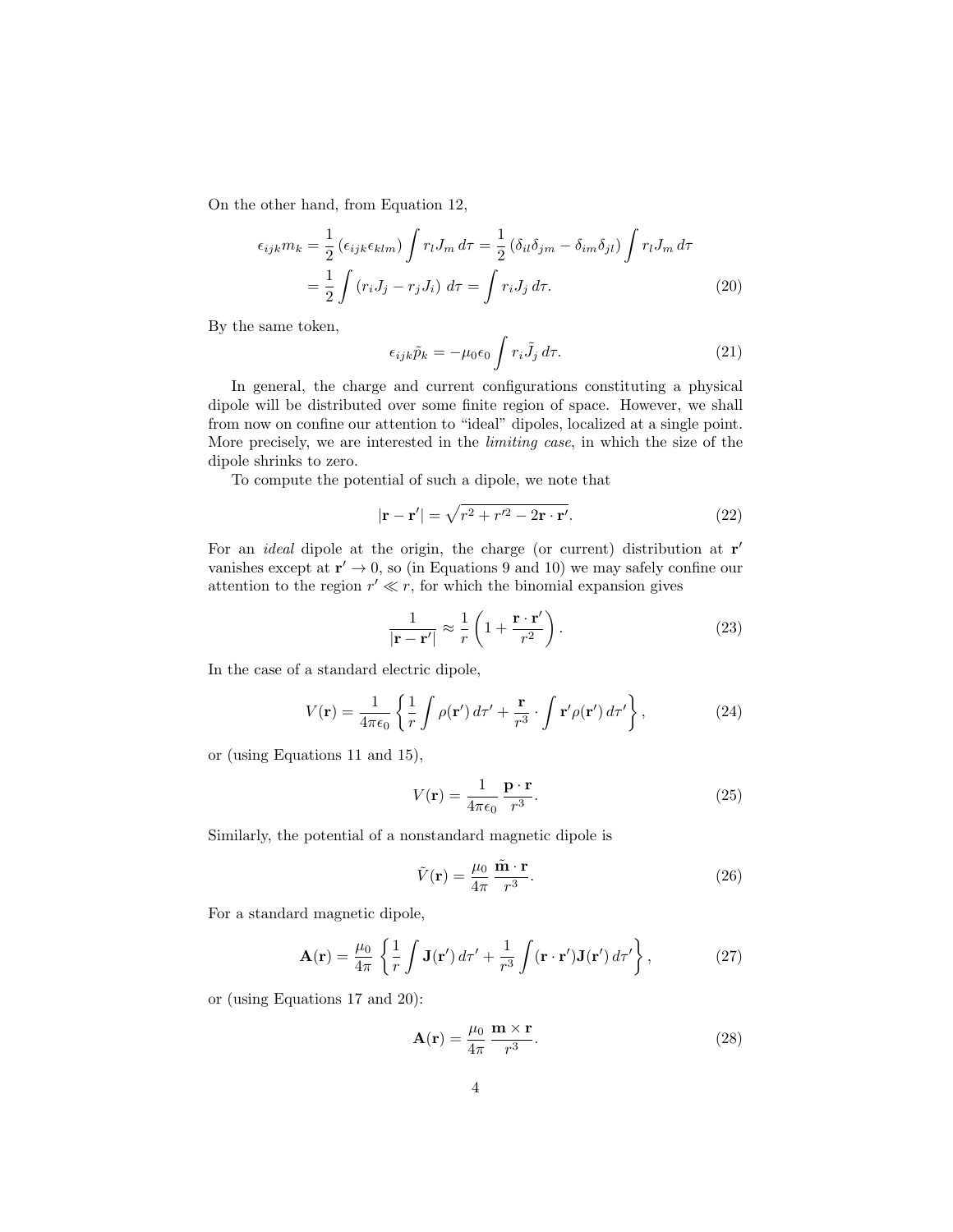Likewise, for an anomalous electric dipole:

$$
\tilde{\mathbf{A}}(\mathbf{r}) = -\frac{1}{4\pi\epsilon_0} \frac{\tilde{\mathbf{p}} \times \mathbf{r}}{r^3}.
$$
 (29)

To determine the field of a dipole, we take the gradient or curl of the pertinent potential (Equation 6). This requires some care, however, because the dipole potentials are very singular at the origin. In general,<sup>2</sup>

$$
\nabla_i \left( \frac{r_j}{r^3} \right) = \frac{1}{r^3} \left( \delta_{ij} - 3 \frac{r_i r_j}{r^2} \right) + \frac{4\pi}{3} \delta_{ij} \delta^3(\mathbf{r}), \tag{30}
$$

so for any constant vector a,

$$
\nabla \left( \frac{\mathbf{a} \cdot \mathbf{r}}{r^3} \right) = \frac{1}{r^3} \left( \mathbf{a} - 3 \frac{\mathbf{r}(\mathbf{a} \cdot \mathbf{r})}{r^2} \right) + \frac{4\pi}{3} \mathbf{a} \, \delta^3(\mathbf{r}),\tag{31}
$$

and

$$
\nabla \times \left(\frac{\mathbf{a} \times \mathbf{r}}{r^3}\right) = -\frac{1}{r^3} \left(\mathbf{a} - 3\frac{\mathbf{r}(\mathbf{a} \cdot \mathbf{r})}{r^2}\right) + \frac{8\pi}{3} \mathbf{a} \,\delta^3(\mathbf{r}).\tag{32}
$$

Using these two identities we find

$$
\mathbf{E}(\mathbf{r}) = \frac{1}{4\pi\epsilon_0} \frac{1}{r^3} \left( 3\frac{\mathbf{r}(\mathbf{r}\cdot\mathbf{p})}{r^2} - \mathbf{p} \right) - \frac{\mathbf{p}}{3\epsilon_0} \delta^3(\mathbf{r}),\tag{33}
$$

$$
\mathbf{B}(\mathbf{r}) = \frac{\mu_0}{4\pi} \frac{1}{r^3} \left( 3 \frac{\mathbf{r}(\mathbf{r} \cdot \mathbf{m})}{r^2} - \mathbf{m} \right) + \frac{2\mu_0 \mathbf{m}}{3} \delta^3(\mathbf{r}),\tag{34}
$$

$$
\tilde{\mathbf{E}}(\mathbf{r}) = \frac{1}{4\pi\epsilon_0} \frac{1}{r^3} \left( 3 \frac{\mathbf{r}(\mathbf{r} \cdot \tilde{\mathbf{p}})}{r^2} - \tilde{\mathbf{p}} \right) + \frac{2\tilde{\mathbf{p}}}{3\epsilon_0} \delta^3(\mathbf{r}),\tag{35}
$$

$$
\tilde{\mathbf{B}}(\mathbf{r}) = \frac{\mu_0}{4\pi} \frac{1}{r^3} \left( 3 \frac{\mathbf{r}(\mathbf{r} \cdot \tilde{\mathbf{m}})}{r^2} - \tilde{\mathbf{m}} \right) - \frac{\mu_0 \tilde{\mathbf{m}}}{3} \delta^3(\mathbf{r}).
$$
\n(36)

The delta-function terms are often left out, because one is usually interested in the field at some remove from the dipole; what remains has the same form in all four cases. This "universal" part holds outside a sphere of vanishingly small radius; the delta-function describes the field inside this sphere. Although the latter contributes only at one point, it is essential for the internal consistency of the theory.

It is useful to note that this entire theory is invariant under the following duality transformation:

<sup>&</sup>lt;sup>2</sup>C. P. Frahm, Am. J. Phys. **51**, 826 (1983), Equation 6.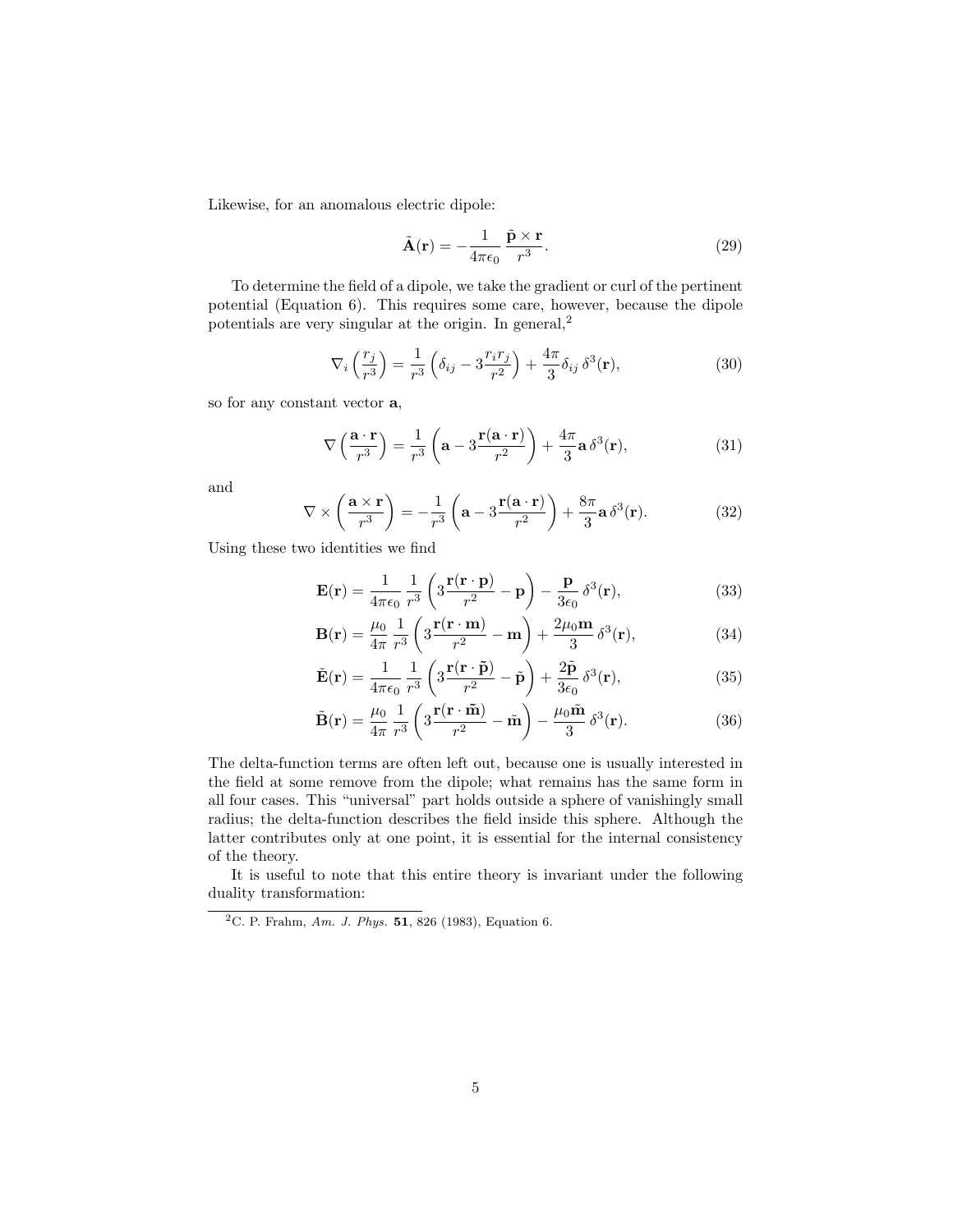| $\rho \rightarrow \frac{1}{c}\tilde{\rho} \left  \right. \left. \mathbf{J} \rightarrow \frac{1}{c}\tilde{\mathbf{J}} \right $   | $\parallel \quad \tilde{\rho} \rightarrow -c\rho \quad   \quad \tilde{\mathbf{J}} \rightarrow -c\mathbf{J}$                                                                                                                                                                                     |  |
|---------------------------------------------------------------------------------------------------------------------------------|-------------------------------------------------------------------------------------------------------------------------------------------------------------------------------------------------------------------------------------------------------------------------------------------------|--|
|                                                                                                                                 | $\begin{array}{c c c c c c c c c} \mathbf{E} \to c\tilde{\mathbf{B}} & \mathbf{B} \to -\frac{1}{c}\tilde{\mathbf{E}} & \mathbf{\tilde{E}} \to c\mathbf{B} & \mathbf{\tilde{B}} \to -\frac{1}{c}\mathbf{E} \end{array}$                                                                          |  |
| $V \rightarrow c \tilde{V}$ $\left  \begin{array}{c} \mathbf{A} \rightarrow \frac{1}{c} \tilde{\mathbf{A}} \end{array} \right $ | $\left\  \begin{array}{c} \tilde V \rightarrow -\frac{1}{c} V \end{array} \right\  \begin{array}{c} \tilde {\mathbf A} \rightarrow -c {\mathbf A} \end{array}$                                                                                                                                  |  |
|                                                                                                                                 | $\mathbf{p} \rightarrow \frac{1}{c} \tilde{\mathbf{m}} \begin{vmatrix} \mathbf{m} \rightarrow -c\tilde{\mathbf{p}} \end{vmatrix} \begin{vmatrix} \tilde{\mathbf{p}} \rightarrow \frac{1}{c} \mathbf{m} \end{vmatrix} \begin{vmatrix} \tilde{\mathbf{m}} \rightarrow -c\mathbf{p} \end{vmatrix}$ |  |

## 2 Field Momentum

The (linear) momentum in electromagnetic fields is

$$
\mathbf{P}_{em} = \epsilon_0 \int (\mathbf{E}' \times \mathbf{B}') d\tau \tag{37}
$$

(the fields could be standard or anomalous, or—in principle—some of each). It is often more convenient to express this equation in terms of potentials; the resulting formula depends on the nature of the sources:

1. Standard electric and magnetic fields:  $\mathbf{E}=-\boldsymbol{\nabla}V,$  so

$$
\mathbf{P}_{em} = -\epsilon_0 \int \left[ (\mathbf{\nabla} V) \times \mathbf{B} \right] d\tau = -\epsilon_0 \left[ \int \mathbf{\nabla} \times (V \mathbf{B}) d\tau - \int V (\mathbf{\nabla} \times \mathbf{B}) d\tau \right]
$$

$$
= \mu_0 \epsilon_0 \int V(\mathbf{r}) \mathbf{J}(\mathbf{r}) d\tau. \tag{38}
$$

On the other hand, since<sup>3</sup> (Equation 9)

$$
V(\mathbf{r}) = \frac{1}{4\pi\epsilon_0} \int \frac{\rho(\mathbf{r}')}{|\mathbf{r} - \mathbf{r}'|} d\tau' \text{ and } \mathbf{A}(\mathbf{r}) = \frac{\mu_0}{4\pi} \int \frac{\mathbf{J}(\mathbf{r}')}{|\mathbf{r} - \mathbf{r}'|} d\tau',
$$

$$
\mathbf{P}_{em} = \mu_0 \epsilon_0 \frac{1}{4\pi\epsilon_0} \int \int \frac{\rho(\mathbf{r}') \mathbf{J}(\mathbf{r})}{|\mathbf{r} - \mathbf{r}'|} d\tau' d\tau = \int \left\{ \frac{\mu_0}{4\pi} \int \frac{\mathbf{J}(\mathbf{r})}{|\mathbf{r}' - \mathbf{r}|} d\tau \right\} \rho(\mathbf{r}') d\tau'
$$

$$
= \int \rho(\mathbf{r}) \mathbf{A}(\mathbf{r}) d\tau.
$$
(39)

<sup>&</sup>lt;sup>3</sup>Of course, you could go back to Equation 37 and insert  $\mathbf{B} = \nabla \times \mathbf{A}$ , but it's a little easier to work from Equation 38.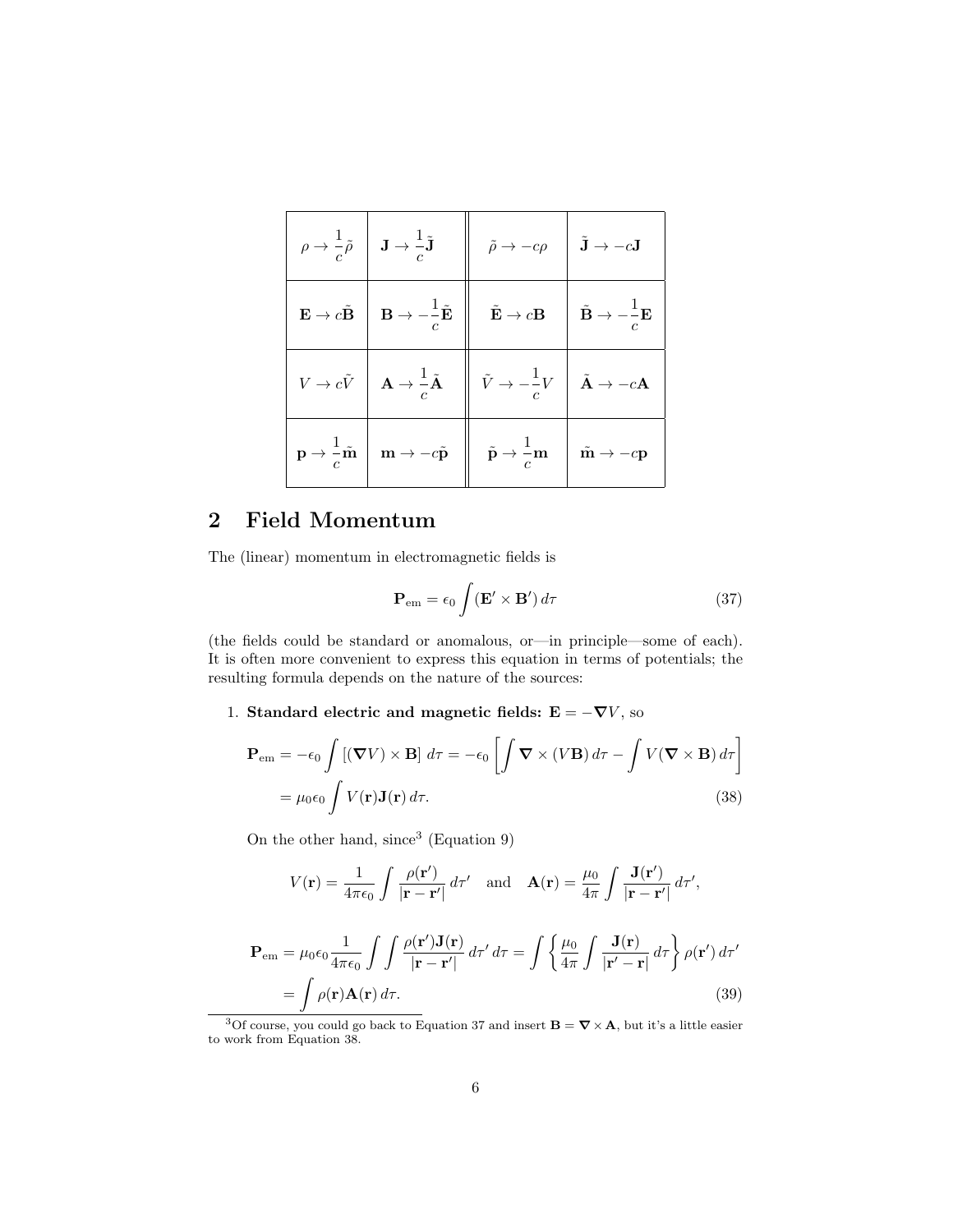2. Standard electric field and anomalous magnetic field: The first line of Equation 38 still holds, but since  $\nabla \times \tilde{\mathbf{B}} = \mathbf{0}$  the field momentum is zero:

$$
\mathbf{P}_{em} = \mathbf{0}.\tag{40}
$$

3. Anomalous electric and magnetic fields:

$$
\mathbf{P}_{em} = \epsilon_0 \int (\tilde{\mathbf{E}} \times \tilde{\mathbf{B}}) d\tau = -\epsilon_0 \int (\tilde{\mathbf{E}} \times \nabla \tilde{V}) d\tau = -\epsilon_0 \int \tilde{V} (\nabla \times \tilde{\mathbf{E}}) d\tau
$$

$$
= \mu_0 \epsilon_0 \int \tilde{V}(\mathbf{r}) \tilde{\mathbf{J}}(\mathbf{r}) d\tau, \tag{41}
$$

and since (Equation 10)

$$
\tilde{V}(\mathbf{r}) = \frac{\mu_0}{4\pi} \int \frac{\tilde{\rho}(\mathbf{r}')}{|\mathbf{r} - \mathbf{r}'|} d\tau' \text{ and } \tilde{\mathbf{A}}(\mathbf{r}) = \frac{\mu_0}{4\pi} \int \frac{\tilde{\mathbf{J}}(\mathbf{r}')}{|\mathbf{r} - \mathbf{r}'|} d\tau',
$$

$$
\mathbf{P}_{em} = \mu_0 \epsilon_0 \int \tilde{\rho}(\mathbf{r}) \tilde{\mathbf{A}}(\mathbf{r}) d\tau. \tag{42}
$$

4. Anomalous electric field and standard magnetic field:

$$
\mathbf{P}_{em} = \epsilon_0 \int \tilde{\mathbf{E}} \times (\nabla \times \mathbf{A}) d\tau
$$
  
=  $-\epsilon_0 \int [\mathbf{A} \times (\nabla \times \tilde{\mathbf{E}}) + (\mathbf{A} \cdot \nabla) \tilde{\mathbf{E}} + (\tilde{\mathbf{E}} \cdot \nabla) \mathbf{A}] d\tau$   
=  $\mu_0 \epsilon_0 \int (\mathbf{A} \times \tilde{\mathbf{J}}) d\tau.$  (43)

I used the fact that the *i*th component of  $\int (\mathbf{A} \cdot \nabla) \tilde{\mathbf{E}} d\tau$  is

$$
\int \mathbf{A} \cdot \mathbf{\nabla}(\tilde{E}_i) d\tau = -\int (\mathbf{\nabla} \cdot \mathbf{A}) \tilde{E}_i d\tau = 0,
$$
\n(44)

and the same goes for  $\int (\tilde{\mathbf{E}} \cdot \nabla) \mathbf{A} d\tau$ . Finally, using the now-familiar trick,

$$
\mathbf{P}_{em} = \mu_0 \epsilon_0 \int (\mathbf{A} \times \tilde{\mathbf{J}}) d\tau = \mu_0 \epsilon_0 \int \int \frac{\mu_0}{4\pi} \frac{\mathbf{J}(\mathbf{r}') \times \tilde{\mathbf{J}}(\mathbf{r})}{|\mathbf{r} - \mathbf{r}'|} d\tau' d\tau
$$

$$
= \mu_0 \epsilon_0 \int (\mathbf{J} \times \tilde{\mathbf{A}}) d\tau.
$$
(45)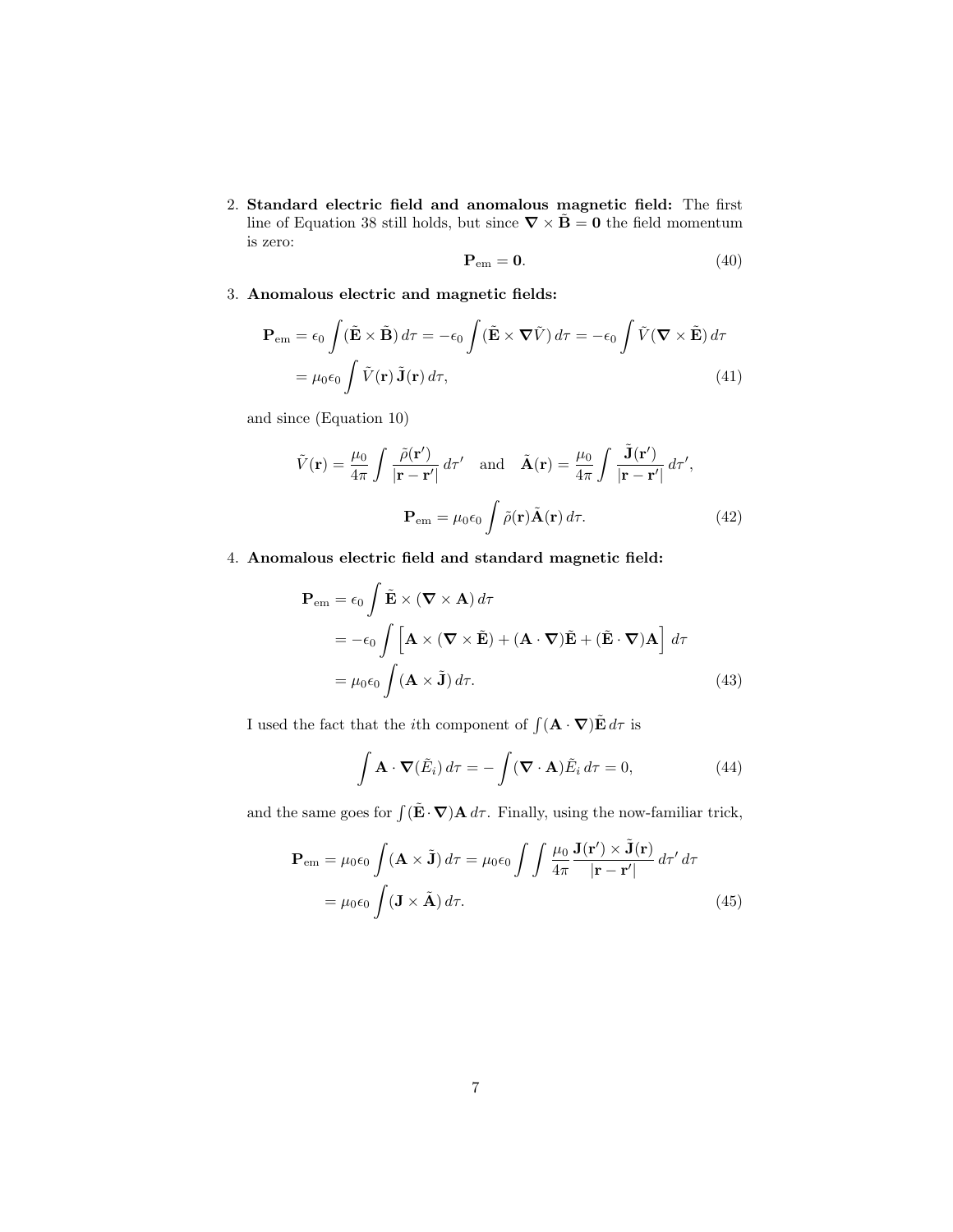I summarize these results in the following table:

| $\mathbf{E}$ and $\mathbf{B}$                 | $\mathbf{P}_{em} = \mu_0 \epsilon_0 \int V \mathbf{J} d\tau = \int \rho \mathbf{A} d\tau$                                                                    |
|-----------------------------------------------|--------------------------------------------------------------------------------------------------------------------------------------------------------------|
| ${\bf E}$ and $\tilde{{\bf B}}$               | $\mathbf{P}_{\text{em}}=\mathbf{0}$                                                                                                                          |
| $\tilde{\mathbf{E}}$ and $\mathbf{B}$         | $\mathbf{P}_{em} = \mu_0 \epsilon_0 \int (\mathbf{A} \times \tilde{\mathbf{J}}) d\tau = -\mu_0 \epsilon_0 \int (\tilde{\mathbf{A}} \times \mathbf{J}) d\tau$ |
| $\tilde{\mathbf{E}}$ and $\tilde{\mathbf{B}}$ | $\mathbf{P}_{em} = \mu_0 \epsilon_0 \int \tilde{V} \tilde{\mathbf{J}} d\tau = \mu_0 \epsilon_0 \int \tilde{\rho} \tilde{\mathbf{A}} d\tau$                   |

Now we will use these formulas to determine the field momenta of electric and magnetic dipoles (both standard and anomalous) in external electric and magnetic fields (both standard and anomalous). The dipoles are at rest (we might as well put them at the origin), and since they occupy an infinitesimal volume we can expand the external potentials:

$$
V(\mathbf{r}) = V(\mathbf{0}) + \mathbf{r} \cdot (\nabla_0 V) = V(\mathbf{0}) - \mathbf{r} \cdot \mathbf{E}(\mathbf{0}); \quad \mathbf{A}(\mathbf{r}) = \mathbf{A}(\mathbf{0}) + (\mathbf{r} \cdot \nabla_0)\mathbf{A}; \tag{46}
$$
  

$$
\tilde{V}(\mathbf{r}) = \tilde{V}(\mathbf{0}) + \mathbf{r} \cdot (\nabla_0 \tilde{V}) = \tilde{V}(\mathbf{0}) - \mathbf{r} \cdot \tilde{\mathbf{B}}(\mathbf{0}); \quad \tilde{\mathbf{A}}(\mathbf{r}) = \tilde{\mathbf{A}}(\mathbf{0}) + (\mathbf{r} \cdot \nabla_0)\tilde{\mathbf{A}}.
$$
 (47)

(Here  $\nabla_0$  means "evaluate the derivatives at  $\mathbf{r} = \mathbf{0}$ ," and we don't need any higher-order terms.)

1. Standard electric dipole in standard magnetic field. Use Equation 39:

$$
\mathbf{P}_{em} = \int \rho(\mathbf{r}) [\mathbf{A}(\mathbf{0}) + (\mathbf{r} \cdot \nabla_0) \mathbf{A}] d\tau \n= \left\{ \int \rho(\mathbf{r}) d\tau \right\} \mathbf{A}(\mathbf{0}) + \left( \left\{ \int \mathbf{r} \rho(\mathbf{r}) d\tau \right\} \cdot \nabla_0 \right) \mathbf{A} \n= (\mathbf{p} \cdot \nabla) \mathbf{A}.
$$
\n(48)

(I dropped the subscript on  $\nabla$ ; it is to be evaluated at the location of the dipole.)

2. Standard magnetic dipole in standard electric field. Use Equation 38:

$$
\mathbf{P}_{em} = \mu_0 \epsilon_0 \left\{ V(0) \int \mathbf{J}(\mathbf{r}) d\tau - E_j(\mathbf{0}) \int \mathbf{r}_j \mathbf{J} d\tau \right\}.
$$
 (49)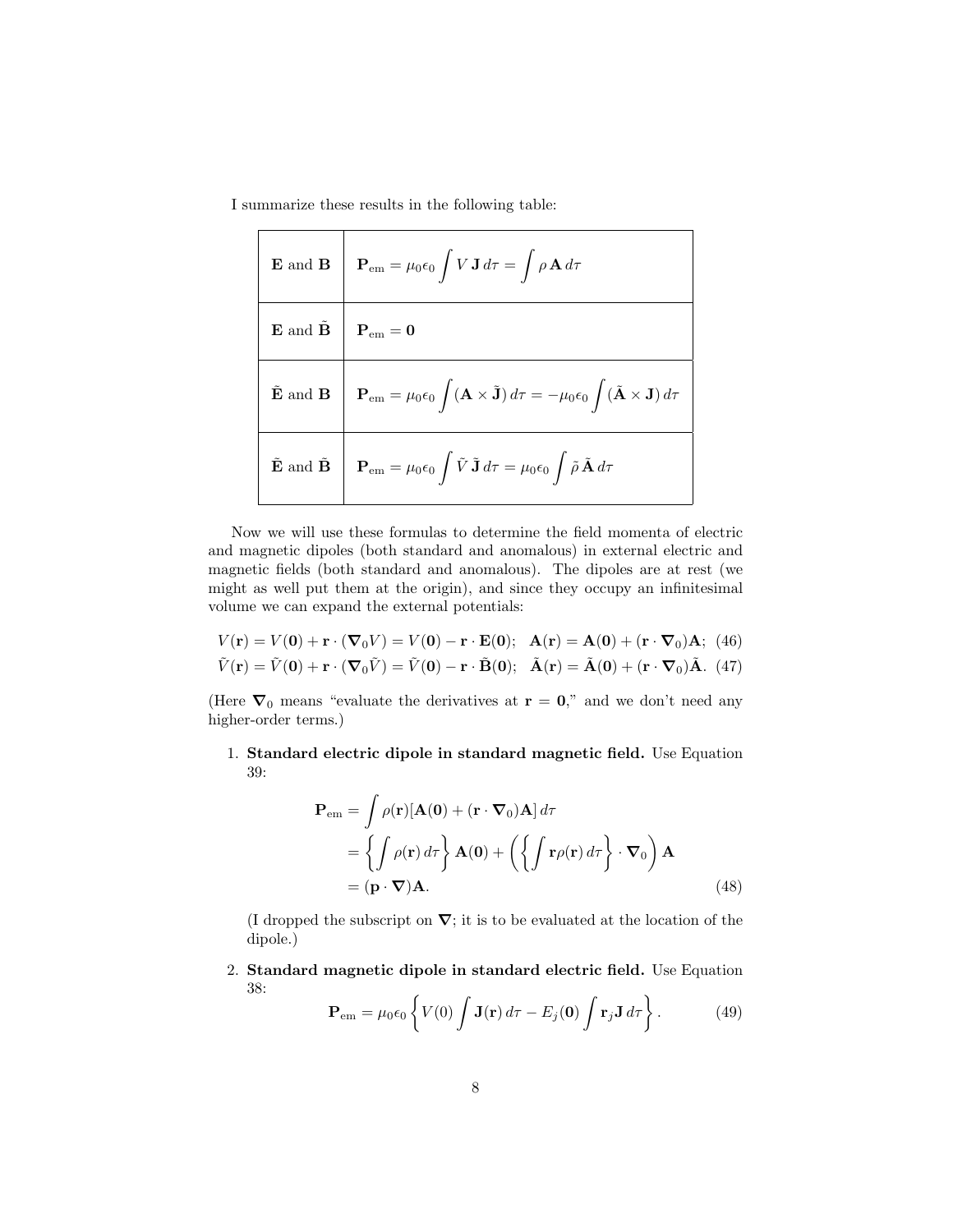But  $\int \mathbf{J} d\tau = \mathbf{0}$  and  $\int r_i J_j d\tau = \epsilon_{ijk} m_k$ , so the *j*th component is

$$
P_{\text{em}j} = -\mu_0 \epsilon_0 E_i(\mathbf{0}) \int \mathbf{r}_i J_j d\tau = -\mu_0 \epsilon_0 E_i(\mathbf{0}) \epsilon_{ijk} m_k. \tag{50}
$$

(I used Equation 20) and therefore

$$
\mathbf{P}_{em} = \mu_0 \epsilon_0 (\mathbf{E} \times \mathbf{m}). \tag{51}
$$

3. Standard electric dipole in anomalous magnetic field, or anomalous magnetic dipole in standard electric field. Equation 40 says

$$
\mathbf{P}_{em} = \mathbf{0}.\tag{52}
$$

4. Anomalous electric dipole in anomalous magnetic field. Use Equation 41:

$$
\mathbf{P}_{em} = \mu_0 \epsilon_0 \int [\tilde{V}(\mathbf{0}) - \mathbf{r} \cdot \tilde{\mathbf{B}}(\mathbf{0})] \tilde{\mathbf{J}} d\tau.
$$
  
\n
$$
P_{emi} = -\mu_0 \epsilon_0 \tilde{B}_j(\mathbf{0}) \int r_j \tilde{J}_i d\tau = -\mu_0 \epsilon_0 \tilde{B}_j(\mathbf{0}) \left( -\frac{1}{\mu_0 \epsilon_0} \right) \epsilon_{jik} \tilde{p}_k
$$
  
\n
$$
= -\epsilon_{ijk} \tilde{B}_j(\mathbf{0}) \tilde{p}_k,
$$
  
\n
$$
\mathbf{P}_{em} = -\tilde{\mathbf{B}} \times \tilde{\mathbf{p}}.
$$
\n(53)

5. Anomalous magnetic dipole in anomalous electric field. Use Equation 42:

$$
\mathbf{P}_{em} = \mu_0 \epsilon_0 \int [\tilde{\mathbf{A}}(\mathbf{0}) + (\mathbf{r} \cdot \nabla_0) \tilde{\mathbf{A}}] \tilde{\rho}(\mathbf{r}) d\tau.
$$
  
\n
$$
P_{emi} = \mu_0 \epsilon_0 (\nabla_{0j} \tilde{A}_i) \int r_j \tilde{\rho}(\mathbf{r}) d\tau = \mu_0 \epsilon_0 (\nabla_{0j} \tilde{A}_i) \tilde{m}_j
$$
  
\n
$$
\mathbf{P}_{em} = \mu_0 \epsilon_0 (\tilde{\mathbf{m}} \cdot \nabla) \tilde{\mathbf{A}}.
$$
\n(54)

6. Anomalous electric dipole in standard magnetic field. Use Equation 43:

$$
\mathbf{P}_{em} = \mu_0 \epsilon_0 \int [\mathbf{A}(\mathbf{0}) + (\mathbf{r} \cdot \nabla_0) \mathbf{A}] \times \tilde{\mathbf{J}}(\mathbf{r}) d\tau.
$$
  
\n
$$
P_{emi} = \mu_0 \epsilon_0 \epsilon_{ijk} (\nabla_{0l} A_j) \int r_l \tilde{J}_k d\tau = \mu_0 \epsilon_0 \epsilon_{ijk} (\nabla_{0l} A_j) \left( -\frac{1}{\mu_0 \epsilon_0} \right) \epsilon_{lkm} \tilde{p}_m
$$
  
\n
$$
= -(\delta_{im} \delta_{jl} - \delta_{il} \delta_{jm}) (\nabla_{0l} A_j) \tilde{p}_m = -(\nabla_0 \cdot \mathbf{A}) \tilde{p}_i + (\nabla_{0i} A_j) \tilde{p}_j,
$$
  
\n
$$
\mathbf{P}_{em} = \tilde{p}_j \nabla A_j = \nabla (\tilde{\mathbf{p}} \cdot \mathbf{A}) = \tilde{\mathbf{p}} \times (\nabla \times \mathbf{A}) + (\tilde{\mathbf{p}} \cdot \nabla) \mathbf{A}
$$
  
\n
$$
= (\tilde{\mathbf{p}} \times \mathbf{B}) + (\tilde{\mathbf{p}} \cdot \nabla) \mathbf{A}.
$$
 (55)

(The form  $\nabla(\tilde{\mathbf{p}} \cdot \mathbf{A})$  is tidy but dangerous: the derivative does not act on  $\tilde{p}$ , only on **A**.)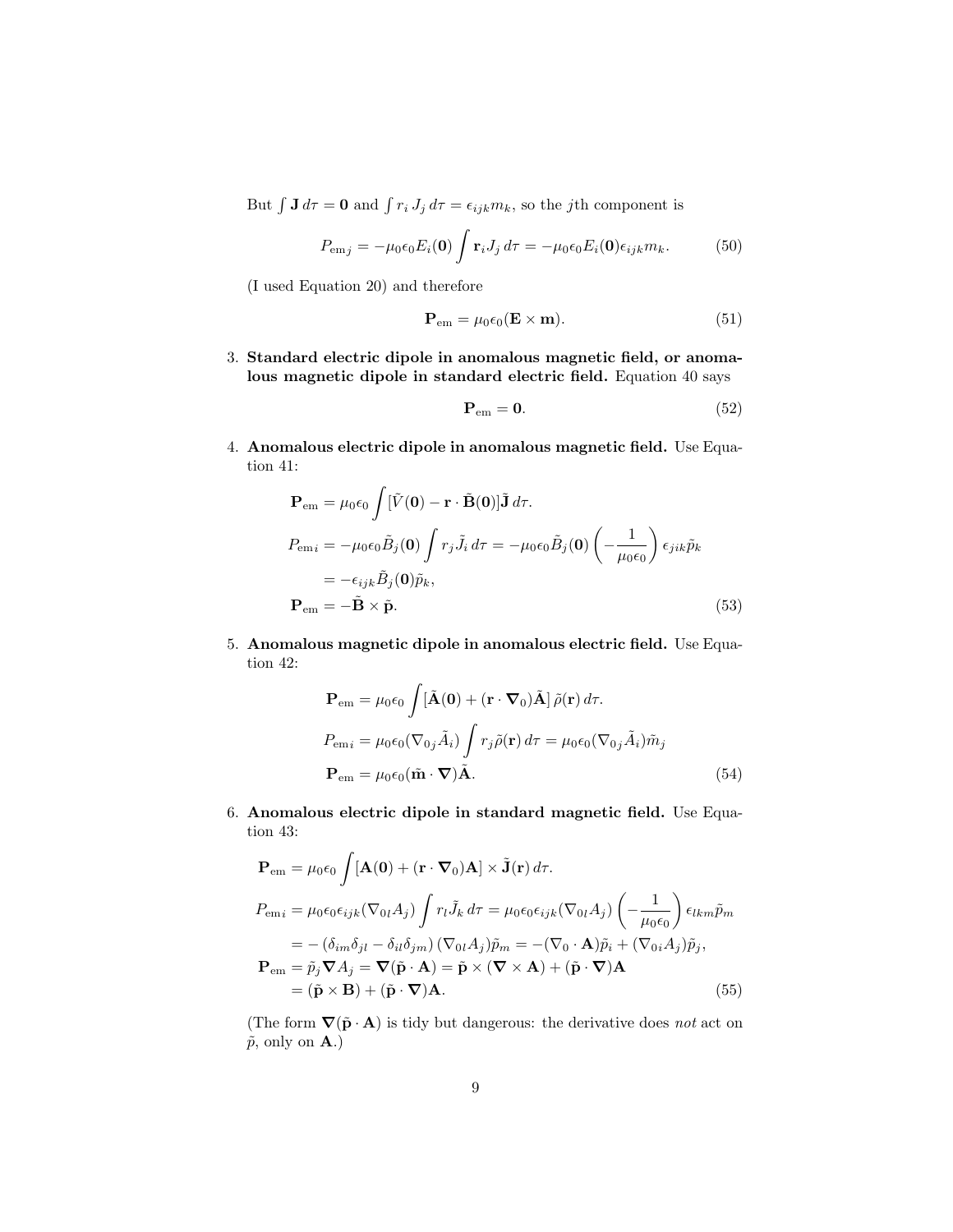7. Standard magnetic dipole in anomalous electric field. Use Equation 45:

$$
\mathbf{P}_{em} = -\mu_0 \epsilon_0 \int [\tilde{\mathbf{A}}(\mathbf{0}) + (\mathbf{r} \cdot \nabla_0) \tilde{\mathbf{A}}] \times \mathbf{J}(\mathbf{r}) d\tau.
$$
  
\n
$$
P_{emi} = -\mu_0 \epsilon_0 \epsilon_{ijk} (\nabla_{0l} \tilde{A}_j) \int r_l J_k d\tau = -\mu_0 \epsilon_0 \epsilon_{ijk} (\nabla_{0l} \tilde{A}_j) \epsilon_{lkm} m_m
$$
  
\n
$$
= -\mu_0 \epsilon_0 (\delta_{im} \delta_{jl} - \delta_{il} \delta_{jm}) (\nabla_{0l} \tilde{A}_j) m_m = \mu_0 \epsilon_0 (\nabla_{0i} \tilde{A}_j) \tilde{m}_j,
$$
  
\n
$$
\mathbf{P}_{em} = \mu_0 \epsilon_0 m_j \nabla \tilde{A}_j = \mu_0 \epsilon_0 \nabla (\mathbf{m} \cdot \tilde{\mathbf{A}}) = \mu_0 \epsilon_0 [\mathbf{m} \times (\nabla \times \tilde{\mathbf{A}}) + (\mathbf{m} \cdot \nabla) \tilde{\mathbf{A}}]
$$
  
\n
$$
= \mu_0 \epsilon_0 [-\mathbf{m} \times \tilde{\mathbf{E}} + (\mathbf{m} \cdot \nabla) \tilde{\mathbf{A}}].
$$
 (56)

Again, I summarize the results in a table:

| $\mathbf{p}$ in $\mathbf{B}$ $\mathbf{P}_{em} = (\mathbf{p} \cdot \nabla) \mathbf{A}$                                                                                                                                                                                                                                                                                                                                                                           | $\hat{\mathbf{p}}$ in <b>B</b> $\mathbf{P}_{em} = (\tilde{\mathbf{p}} \times \mathbf{B}) + (\tilde{\mathbf{p}} \cdot \nabla)\mathbf{A}$ |
|-----------------------------------------------------------------------------------------------------------------------------------------------------------------------------------------------------------------------------------------------------------------------------------------------------------------------------------------------------------------------------------------------------------------------------------------------------------------|-----------------------------------------------------------------------------------------------------------------------------------------|
| $\mathbf{m}$ in $\mathbf{E}$   $\mathbf{P}_{em} = -\mu_0 \epsilon_0 (\mathbf{m} \times \mathbf{E})$                                                                                                                                                                                                                                                                                                                                                             | $\hat{\mathbf{m}}$ in $\mathbf{E}$ $\begin{array}{ c c } \hline \mathbf{P}_{em}=\mathbf{0} \end{array}$                                 |
| $\mathbf{p}$ in $\tilde{\mathbf{B}}$   $\mathbf{P}_{em} = \mathbf{0}$                                                                                                                                                                                                                                                                                                                                                                                           | $\left\  \tilde{\mathbf{p}} \text{ in } \tilde{\mathbf{B}} \right\  \mathbf{P}_{em} = \tilde{\mathbf{p}} \times \tilde{\mathbf{B}}$     |
| $\mathbf{m} \text{ in } \tilde{\mathbf{E}} \left[ \begin{array}{c} \mathbf{P}_{em} = -\frac{1}{c^2}[\mathbf{m}\times\tilde{\mathbf{E}} - (\mathbf{m}\cdot\boldsymbol{\nabla})\tilde{\mathbf{A}}] \end{array} \right] \left[ \begin{array}{c} \tilde{\mathbf{m}} \text{ in } \tilde{\mathbf{E}} \end{array} \right] \left[ \begin{array}{c} \mathbf{P}_{em} = \mu_0\epsilon_0(\tilde{\mathbf{m}}\cdot\boldsymbol{\nabla})\tilde{\mathbf{A}} \end{array} \right]$ |                                                                                                                                         |

## 3 Hidden Momentum

Now, there is a general theorem<sup>4</sup> in special relativity that says "if the center of energy of a localized system is at rest, then the total momentum is zero." In the cases we are considering (stationary dipoles in static fields) the center of energy is certainly not moving, and yet the field momentum is not zero, as we have seen. Evidently there must be some *other* momentum, equal and opposite to  $P_{\text{em}}$ . This other momentum has come to be called "hidden" momentum,<sup>5</sup> though there is nothing secret about it—in the present context it is perfectly ordinary mechanical momentum, relativistic in nature, and "hidden" only in the sense that it is not associated with motion of the object (here, the dipole) as a whole, but rather with its internally moving parts.

<sup>4</sup>S. Coleman and J. H. Van Vleck, Phys. Rev. 171, 1370 (1968); M. G. Calkin, Am. J. Phys. 39, 513 (1971).

 $5W$ . Shockley and R. P. James, *Phys. Rev. Lett.* **18**, 876 (1967); O. Costa de Beauregard, Phys. Lett. A 24, 177 (1967). For a history, and comprehensive references, see K. T. McDonald: http://physics.princeton.edu/˜mcdonald/examples/hiddendef.pdf (2018).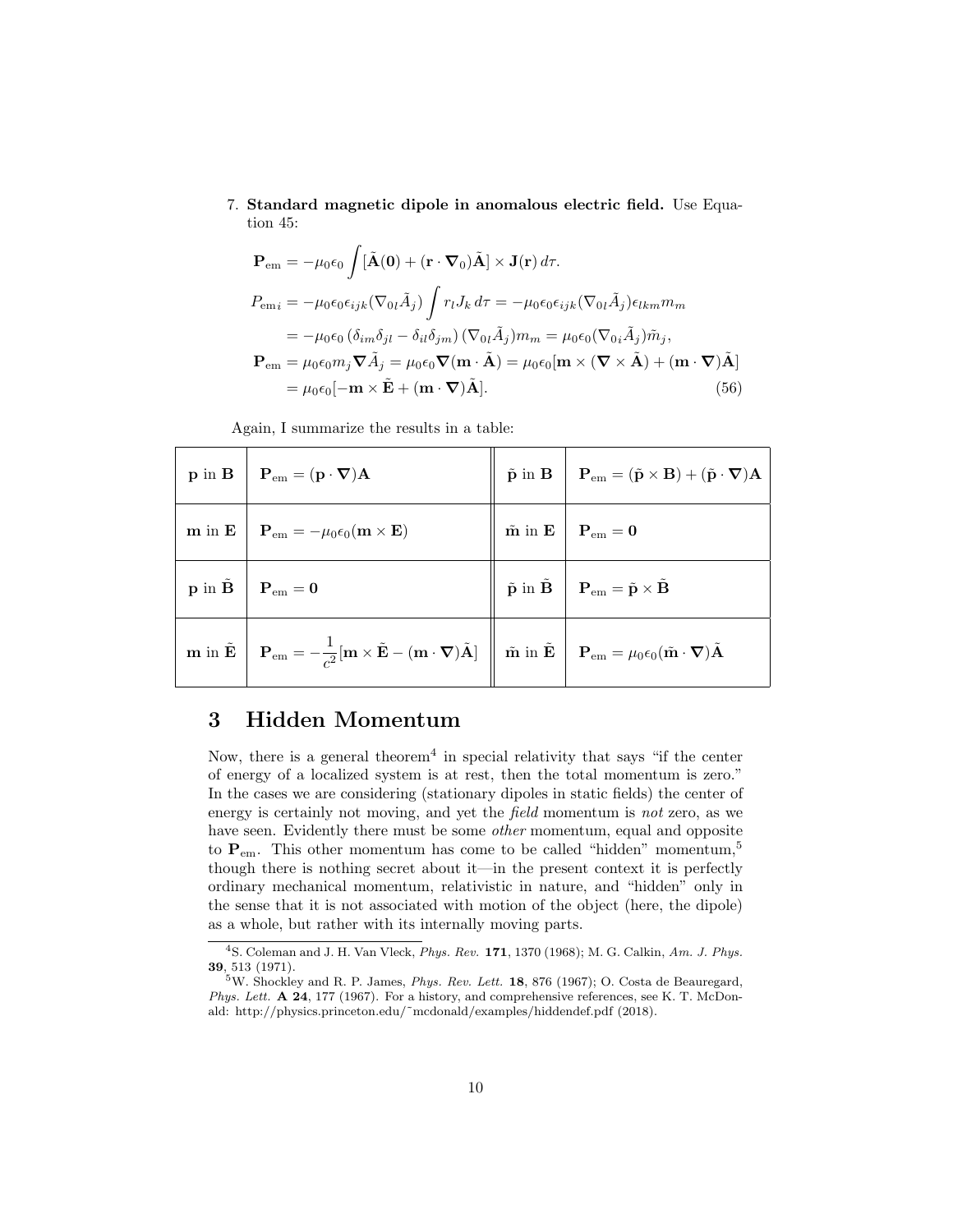

Figure 1: The Penfield-Haus model.

The most illuminating example of hidden momentum goes back to Penfield and Haus in the mid 1960's.<sup>6</sup> Imagine a rectangular loop of wire, carrying a steady current  $I$  in the presence of a uniform electrostatic field  $\bf{E}$  (Figure 1). Picture the current as a resistanceless flow of free positive charges,<sup>7</sup> each with charge  $q$  and mass  $m$ . The electric field accelerates them as they ascend the left side, and slows them down as they descend the right side. Accordingly, their speed is greater along the top segment than at the bottom:  $v_t > v_b$ . On the other hand, they are farther apart in the top segment, so there are more of them at the bottom:  $N_b > N_t$ . The current (which, remember, is constant around the loop), is

$$
I = \frac{N_t q}{l} v_t = \frac{N_b q}{l} v_b \quad \Rightarrow \quad N_t v_t = N_b v_b = \frac{I l}{q}.
$$
 (57)

The net (relativistic) momentum of the charges—to the right—is

$$
P_{\rm h} = \gamma_t N_t m v_t - \gamma_b N_b m v_b = \frac{I l m}{q} (\gamma_t - \gamma_b). \tag{58}
$$

Now, the kinetic energy gained in ascending the left leg is equal to the work done by the electric force:

$$
\gamma_t mc^2 - \gamma_b mc^2 = qEw \quad \Rightarrow \quad \gamma_t - \gamma_b = \frac{qEw}{mc^2},\tag{59}
$$

<sup>6</sup>P. Penfield, Jr. and H. A. Haus, Electrodynamics of Moving Media (M.I.T. Press, Cambridge, MA, 1967), page 214-216.

<sup>&</sup>lt;sup>7</sup>This is not, of course, a realistic model of an actual current-carrying wire, but it makes the essential point with a minimum of extraneous baggage. For other models see L. Vaidman, Am. J. Phys. 58, 978 (1990); V. Hnizdo, Am. J. Phys. 65, 92 (1997).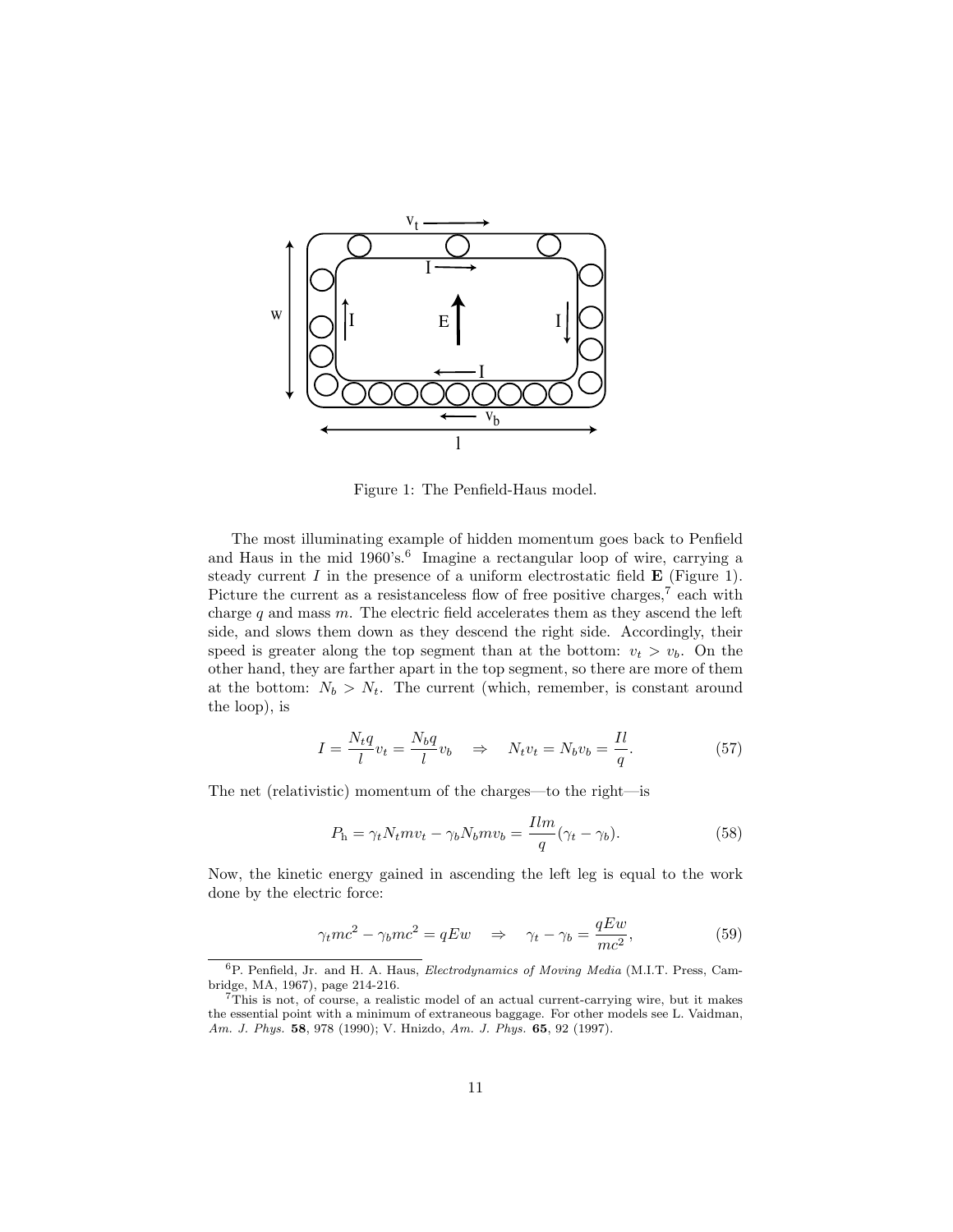so

$$
P_{\rm h} = \left(\frac{Ilm}{q}\right) \left(\frac{qEw}{mc^2}\right) = \frac{1}{c^2} (Ilw)E. \tag{60}
$$

But Ilw is the magnetic dipole moment of the loop; it points into the page. So

$$
\mathbf{P}_{h} = \frac{1}{c^{2}} (\mathbf{m} \times \mathbf{E}) \qquad [\mathbf{m} \text{ in } \mathbf{E}]. \tag{61}
$$

This is the hidden momentum of the configuration—it is nothing but the net mechanical momentum of the charges constituting the current. It is independent of the *size* of the dipole (as long as  $E$  is constant over its area), so it applies in particular to an ideal (point) dipole. And it is just right to cancel the field momentum (Equation 51)

$$
\mathbf{P}_{em} = -\mu_0 \epsilon_0 (\mathbf{m} \times \mathbf{E}),
$$

as required by the center-of-energy theorem.

Notice that the Penfield-Haus mechanism applies to particles in motion. If, for example, this were an anomalous magnetic diplole, made from monopoles at rest, there would be no hidden momentum (in a standard electric field):

$$
\mathbf{P}_{h} = \mathbf{0} \qquad [\tilde{\mathbf{m}} \text{ in } \mathbf{E}]. \tag{62}
$$

But in that case there's no field momentum either (Equation 52), and the total is again zero.

What if  $\bf{E}$  is not uniform over the current loop? Consider a segment dl; its momentum is

$$
d\mathbf{P} = \gamma(\lambda_m \, dl)\mathbf{v} = \gamma \frac{\lambda_m}{\lambda_e} \lambda_e v \, dl = \gamma(\alpha I) \, dl,\tag{63}
$$

where  $\lambda_m$  is the mass (of the moving charges) per unit length,  $\lambda_e$  is their charge per unit length, and  $\alpha$  is the mass-to-charge ratio). For the whole loop, then,

$$
\mathbf{P}_{\mathrm{h}} = \alpha I \oint \gamma \, d\mathbf{l}.\tag{64}
$$

Picking as the reference point for potential some convenient spot  $\mathcal O$  on the loop,

$$
\gamma(\mathbf{r}) = \gamma_0 + \int_{\mathcal{O}}^{\mathbf{r}} \frac{dW}{mc^2} = \gamma_0 + \frac{q}{mc^2} \int_{\mathcal{O}}^{\mathbf{r}} \mathbf{E} \cdot d\mathbf{l} = \gamma_0 - \frac{1}{\alpha c^2} V(\mathbf{r}),\tag{65}
$$

where  $\gamma_0$  is the value at  $\mathcal{O}$ , and dW is the work done on a charge as it advances by dl along the loop. But

$$
\oint \gamma_0 \, d\mathbf{l} = \gamma_0 \oint d\mathbf{l} = \mathbf{0},\tag{66}
$$

and hence<sup>8</sup>

$$
\mathbf{P}_{\mathrm{h}} = -\frac{I}{c^2} \oint V(\mathbf{r}) \, d\mathbf{l}.\tag{67}
$$

<sup>&</sup>lt;sup>8</sup>For volume currents Equation 67 becomes  $P_h = -\frac{I}{c^2} \int V \mathbf{J} d\tau$ , and we see immediately that it cancels the field momentum (Equation 38). If  $\mathbf{E}$  is *uniform* over the current region, then  $V(\mathbf{r}) = V(\mathbf{0}) - \mathbf{E} \cdot \mathbf{r}$ , and (using Equation 20)  $\mathbf{P}_{h_j} = \mu_0 \epsilon_0 E_i \int r_i J_j d\tau = \mu_0 \epsilon_0 E_i \epsilon_{ijk} m_k =$  $\mu_0 \epsilon_0(\mathbf{m} \times \mathbf{E})_j$ , so we recover Equation 61.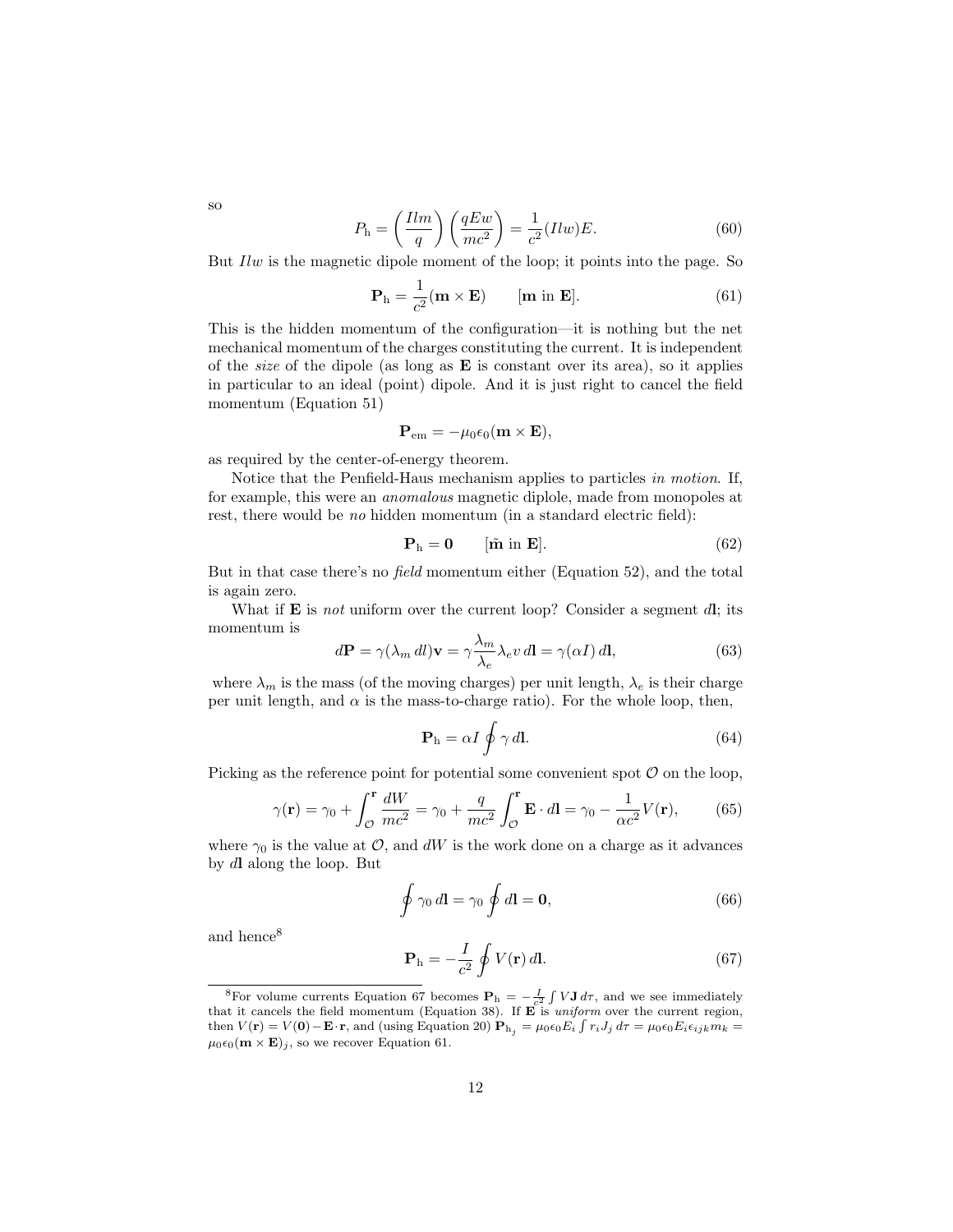For example, if the source of the electric field is an ordinary electric dipole, p, (I'm changing the reference point, but the closed line integral is independent of any added constant)

$$
\mathbf{P}_{\mathrm{h}} = -\frac{I}{c^2} \frac{1}{4\pi\epsilon_0} \oint \frac{\left[\mathbf{p} \cdot (\mathbf{r} - \mathbf{r}')\right]}{|\mathbf{r} - \mathbf{r}'|^3} d\mathbf{l} = -\frac{\mu_0}{4\pi} \oint \mathbf{I} \frac{\left[\mathbf{p} \cdot (\mathbf{r} - \mathbf{r}')\right]}{|\mathbf{r} - \mathbf{r}'|^3} d\mathbf{l},\qquad(68)
$$

where  $(\mathbf{r} - \mathbf{r}')$  is the vector from the dipole (at  $\mathbf{r}'$ ) to the point **r**. (It doesn't matter whether you associate the vector with  $I$  or with  $dl$ , since they are in the same direction:  $I d\mathbf{l} = \mathbf{I} d\mathbf{l}$ .) We can express this result in terms of the vector potential (due to the current loop) at the location of the electric dipole:

$$
\mathbf{A}(\mathbf{r}') = \frac{\mu_0}{4\pi} \oint \frac{\mathbf{I}(\mathbf{r})}{|\mathbf{r}' - \mathbf{r}|} dl.
$$
 (69)

Thus

$$
\left[ (\mathbf{p} \cdot \nabla') \mathbf{A} (\mathbf{r}') \right]_i = \frac{\mu_0}{4\pi} \oint I_i p_j \nabla'_j \left( \frac{1}{|\mathbf{r}' - \mathbf{r}|} \right) dl = -\frac{\mu_0}{4\pi} \oint I_i p_j \frac{(\mathbf{r}' - \mathbf{r})_j}{|\mathbf{r}' - \mathbf{r}|^3} dl, (70)
$$

or

$$
[(\mathbf{p} \cdot \nabla')\mathbf{A}(\mathbf{r}')] = -\frac{\mu_0}{4\pi} \oint \mathbf{I} \frac{[\mathbf{p} \cdot (\mathbf{r}' - \mathbf{r})]}{|\mathbf{r}' - \mathbf{r}|^3} dl.
$$
 (71)

So the hidden momentum is

$$
\mathbf{P}_{h} = -(\mathbf{p} \cdot \nabla) \mathbf{A}, \qquad [\mathbf{p} \text{ in } \mathbf{B}], \tag{72}
$$

which once again is just right to cancel the field momentum (Equation 48).

The same argument applies to an anomalous *magnetic* dipole in an anomalous electric field, except that what does the work is now the magnetic force  $(\mathbf{F} = \tilde{q} \tilde{\mathbf{B}})$  acting on the particles in the monopole current loop:

$$
\mathbf{P}_{\mathrm{h}} = -\frac{1}{c^2} (\tilde{\mathbf{m}} \cdot \mathbf{\nabla}) \tilde{\mathbf{A}} \qquad [\tilde{\mathbf{m}} \text{ in } \tilde{\mathbf{E}}]. \tag{73}
$$

Alternatively, you can get Equation 73 by applying the duality transformation to Equation 72. Likewise, from Equations 61 and 62,

$$
\mathbf{P}_{h} = -(\tilde{\mathbf{p}} \times \tilde{\mathbf{B}}) \qquad [\tilde{\mathbf{p}} \text{ in } \tilde{\mathbf{B}}], \tag{74}
$$

$$
\mathbf{P}_{h} = \mathbf{0} \qquad \qquad [\mathbf{p} \text{ in } \tilde{\mathbf{B}}]. \tag{75}
$$

The original Penfield-Haus model made no reference to the source of the electrostatic field—they presumably took it to be some collection of stationary electric charges (perhaps in the form of a surrounding parallel-plate capacitor). The hidden momentum in the magnetic dipole itself would be the same (Equation 61) if the electric field were due to a current of magnetic monopoles  $\left(\frac{1}{c^2}(\mathbf{m}\times\tilde{\mathbf{E}})\right)$ . However, in that case there would also be hidden momentum residing in the monopole current (the monopoles accelerating and decelerating in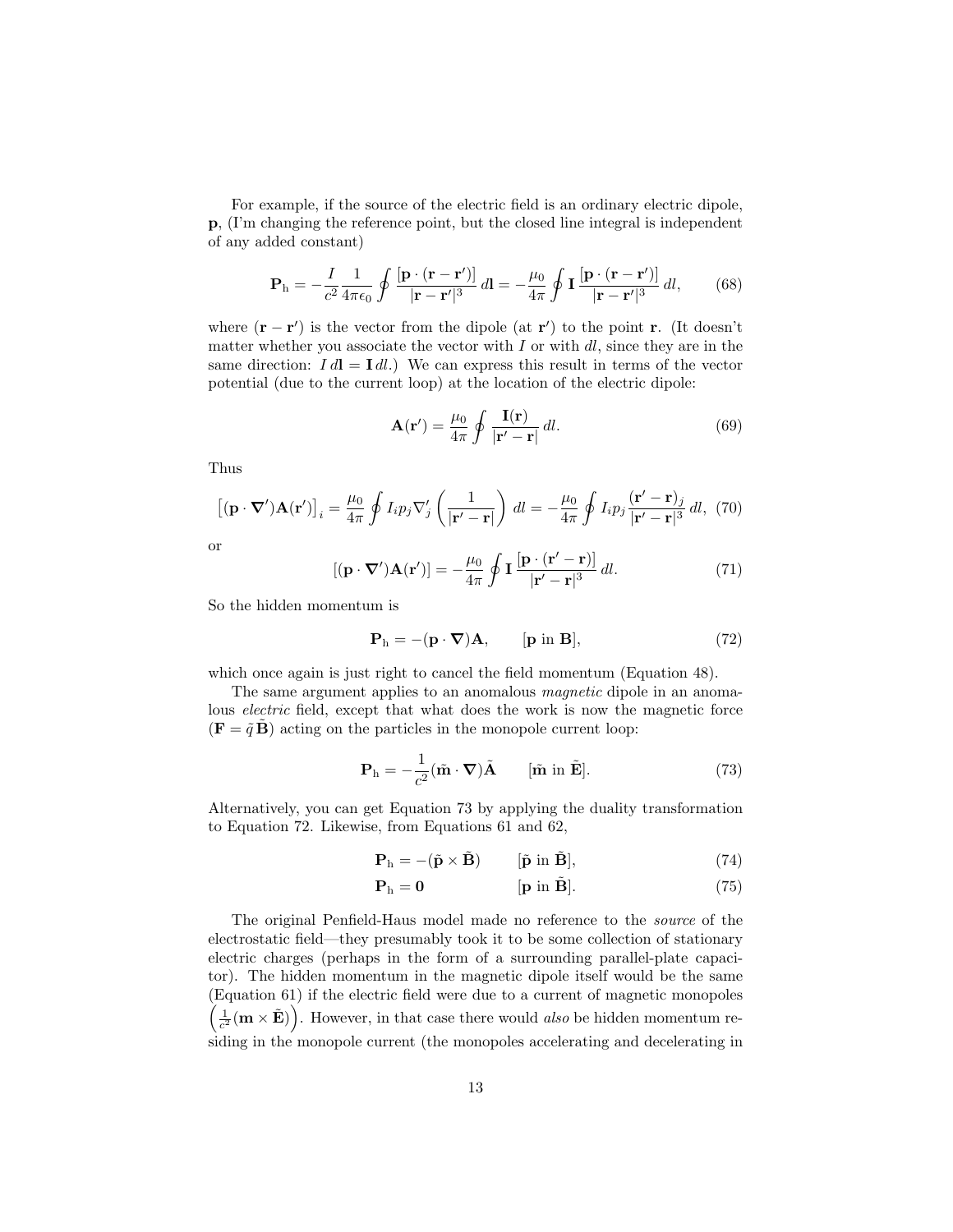response to the magnetic field of the electric current loop). The latter is given by Equation 73 (for the momentum in the monopole current loop it doesn't matter whether the source of the magnetic field is standard or anomalous). Combining the two we get

$$
\mathbf{P}_{\mathrm{h}} = \frac{1}{c^2} [(\mathbf{m} \times \tilde{\mathbf{E}}) - (\mathbf{m} \cdot \nabla) \tilde{\mathbf{A}}] \qquad (\mathbf{m} \text{ in } \tilde{\mathbf{E}}). \tag{76}
$$

By the same argument (or by invoking the duality transformation)

$$
\mathbf{P}_{h} = -[(\tilde{\mathbf{p}} \times \mathbf{B}) + (\tilde{\mathbf{p}} \cdot \nabla)\mathbf{A}] \qquad (\tilde{\mathbf{p}} \text{ in } \mathbf{B}). \tag{77}
$$

The following catalog summarizes these results:

|                                      | $\mathbf{p}$ in $\mathbf{B}$   $\mathbf{P}_h = -(\mathbf{p} \cdot \nabla) \mathbf{A}$                                                                                                                                     | resides in source of <b>B</b>                          |
|--------------------------------------|---------------------------------------------------------------------------------------------------------------------------------------------------------------------------------------------------------------------------|--------------------------------------------------------|
|                                      | <b>m</b> in <b>E</b> $\mathbf{P}_h = \frac{1}{c^2} (\mathbf{m} \times \mathbf{E})$                                                                                                                                        | resides in m                                           |
| $\mathbf{p}$ in $\tilde{\mathbf{B}}$ | $\mathbf{P}_\mathrm{h}=\mathbf{0}$                                                                                                                                                                                        | (nothing moving)                                       |
|                                      | $\mathbf{m} \text{ in } \tilde{\mathbf{E}} \begin{array}{ c c c } \hline \mathbf{P}_\text{h}=\frac{1}{c^2}[\mathbf{m}\times\tilde{\mathbf{E}}-(\mathbf{m}\cdot\boldsymbol{\nabla})\tilde{\mathbf{A}}] \hline \end{array}$ | resides in $m$ and source of $E$                       |
|                                      | $\tilde{\mathbf{p}}$ in $\mathbf{B}$   $\mathbf{P}_{\mathrm{h}} = -[(\tilde{\mathbf{p}} \times \mathbf{B}) + (\tilde{\mathbf{p}} \cdot \nabla) \mathbf{A}]$                                                               | resides in $\tilde{\mathbf{p}}$ and source of <b>B</b> |
| $\tilde{\mathbf{m}}$ in $\mathbf{E}$ | $\mathbf{P}_{\mathrm{h}} = \mathbf{0}$                                                                                                                                                                                    | (nothing moving)                                       |
|                                      | $\tilde{\mathbf{p}}$ in $\tilde{\mathbf{B}}$   $\mathbf{P}_h = -(\tilde{\mathbf{p}} \times \tilde{\mathbf{B}})$                                                                                                           | resides in $\tilde{\mathbf{p}}$                        |
|                                      | $\tilde{\mathbf{m}}$ in $\tilde{\mathbf{E}}$ $\begin{array}{c} \mathbf{P}_h = -\frac{1}{c^2} (\tilde{\mathbf{m}} \cdot \nabla) \tilde{\mathbf{A}} \end{array}$                                                            | resides in source of $E$                               |

In each case the hidden momentum is just right to cancel the field momentum.

## 4 Interacting Dipoles

As an application, suppose that the field is itself due to another dipole. There are four possibilities: (1) **p** and **m**, (2) **p** and **m**, (3)  $\tilde{\mathbf{p}}$  and **m**, and (4)  $\tilde{\mathbf{p}}$  and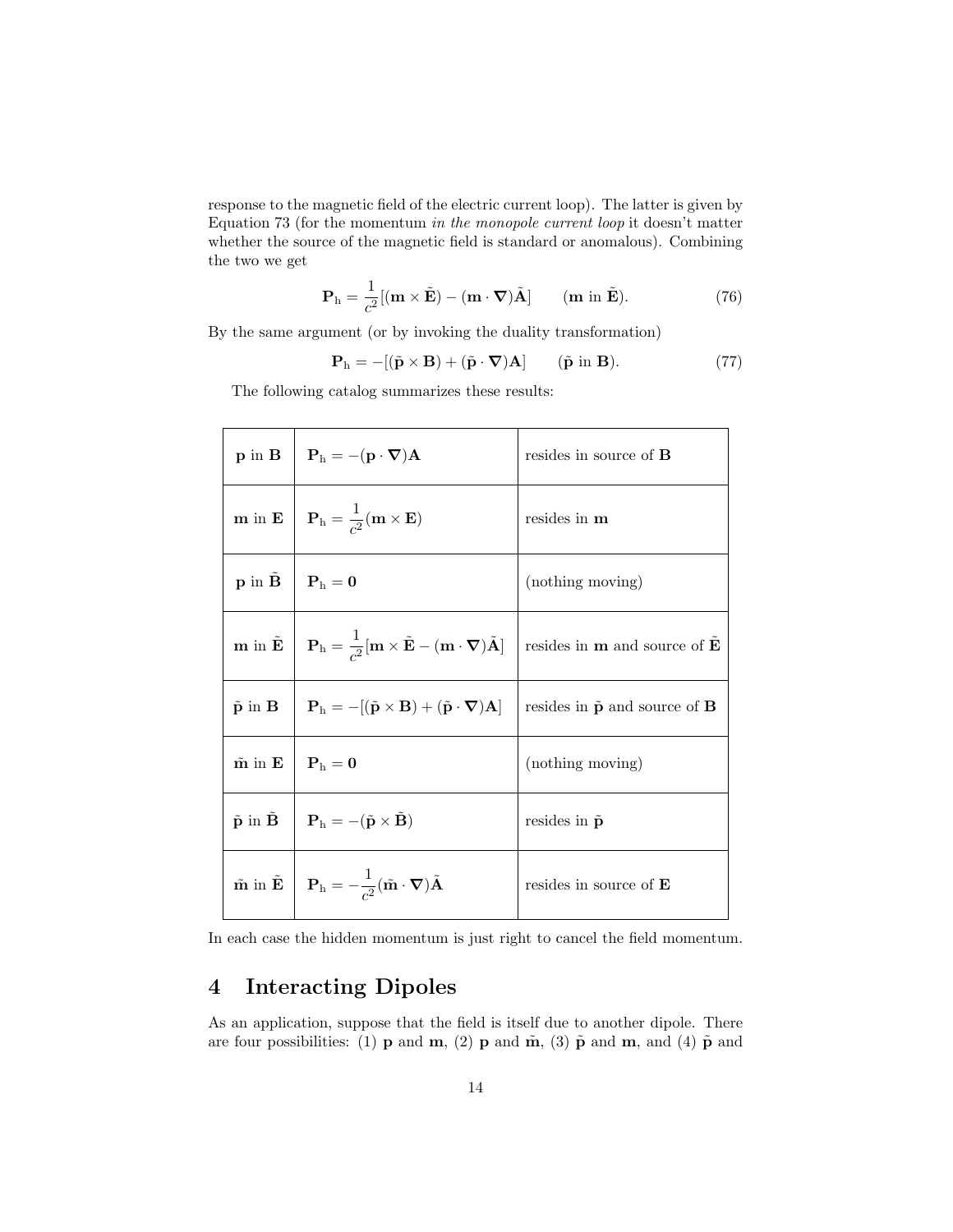$m$ . We could regard the first as a standard magnetic dipole in the electric field of a standard electric dipole:

$$
\mathbf{P}_{\mathrm{h}} = \frac{1}{c^2} (\mathbf{m} \times \mathbf{E}) = \mu_0 \epsilon_0 \mathbf{m} \times \left\{ \frac{1}{4\pi \epsilon_0} \frac{[3(\mathbf{p} \cdot \hat{\mathbf{r}})\hat{\mathbf{r}} - \mathbf{p}]}{r^3} - \frac{1}{3\epsilon_0} \mathbf{p} \delta^3(\mathbf{r}) \right\}
$$

$$
= \frac{\mu_0}{4\pi r^3} \left[ 3(\mathbf{p} \cdot \hat{\mathbf{r}})(\mathbf{m} \times \hat{\mathbf{r}}) - (\mathbf{m} \times \mathbf{p}) \right] - \frac{\mu_0}{3} (\mathbf{m} \times \mathbf{p}) \delta^3(\mathbf{r}), \tag{78}
$$

(where r is the vector from one dipole to the other), or as a standard electric dipole in the magnetic field of a standard magnetic dipole:

$$
\mathbf{P}_{\mathrm{h}} = -(\mathbf{p} \cdot \nabla) \mathbf{A} = -(\mathbf{p} \cdot \nabla) \frac{\mu_{0}}{4\pi} \frac{(\mathbf{m} \times \mathbf{r})}{r^{3}},
$$
\n
$$
P_{\mathrm{h}i} = -\frac{\mu_{0}}{4\pi} \epsilon_{ijk} p_{l} m_{j} \nabla_{l} \left(\frac{r_{k}}{r^{3}}\right) = -\frac{\mu_{0}}{4\pi} \epsilon_{ijk} p_{l} m_{j} \left[\frac{1}{r^{3}} \left(\delta_{lk} - 3 \frac{r_{l} r_{k}}{r^{2}}\right) + \frac{4\pi}{3} \delta_{lk} \delta^{3}(\mathbf{r})\right]
$$
\n
$$
= -\frac{\mu_{0}}{4\pi} \left\{ \frac{[-3(\mathbf{p} \cdot \hat{\mathbf{r}})(\mathbf{m} \times \hat{\mathbf{r}})_{i} + (\mathbf{m} \times \mathbf{p})_{i}]}{r^{3}} + \frac{4\pi}{3} (\mathbf{m} \times \mathbf{p})_{i} \delta^{3}(\mathbf{r}) \right\}, \tag{79}
$$

and we recover Equation 78.

In the same way, we obtain the hidden momentum in the other three cases. These results are summarized in the following table:

| $\mathbf{p}, \mathbf{m} \left[ \begin{array}{c} \mathbf{P}_\mathrm{h} = \frac{\mu_0}{4\pi r^3} \left[ 3(\mathbf{p} \cdot \hat{\mathbf{r}})(\mathbf{m} \times \hat{\mathbf{r}}) - (\mathbf{m} \times \mathbf{p}) \right] + \frac{\mu_0}{3} (\mathbf{p} \times \mathbf{m}) \, \delta^3(\mathbf{r}) \end{array} \right]$                                                                         | resides in $\mathbf m$ |
|-----------------------------------------------------------------------------------------------------------------------------------------------------------------------------------------------------------------------------------------------------------------------------------------------------------------------------------------------------------------------------------------------|------------------------|
| $\mathbf{p}, \tilde{\mathbf{m}} \parallel \mathbf{P}_h = \mathbf{0}$                                                                                                                                                                                                                                                                                                                          | nothing moving         |
| $\tilde{\mathbf{p}}, \mathbf{m} \left[ \begin{array}{c} \mathbf{P}_h = \frac{\mu_0}{4\pi r^3} \left\{ 3[(\tilde{\mathbf{p}} \times \mathbf{m}) \cdot \hat{\mathbf{r}}] \hat{\mathbf{r}} - (\tilde{\mathbf{p}} \times \mathbf{m}) \right\} - \frac{\mu_0}{3} (\tilde{\mathbf{p}} \times \mathbf{m}) \delta^3(\mathbf{r}) \end{array} \right]$ resides in $\tilde{\mathbf{p}}$ and $\mathbf{m}$ |                        |
| $\tilde{\mathbf{p}}, \tilde{\mathbf{m}} \left  \mathbf{P}_{\mathrm{h}} = -\frac{\mu_0}{4\pi r^3} \left[ 3(\tilde{\mathbf{m}} \cdot \hat{\mathbf{r}})(\tilde{\mathbf{p}} \times \hat{\mathbf{r}}) - (\tilde{\mathbf{p}} \times \tilde{\mathbf{m}}) \right] + \frac{\mu_0}{3} (\tilde{\mathbf{p}} \times \tilde{\mathbf{m}}) \delta^3(\mathbf{r}) \right $ resides in $\tilde{\mathbf{p}}$      |                        |

## 5 Spherical Shell Models

In this paper I have treated ideal (point) dipoles, whose fields include the subtle delta function terms. It is embarrassingly easy to get these "contact" contributions wrong, and wise to check one's results using a finite model. What if we picture the dipoles as spherical shells, of radius  $R$ , carrying appropriate surface charges ( $\sigma$ ) or currents (**K**)?<sup>9</sup> Letting  $v \equiv \frac{4}{3}\pi R^3$  be the volume of the sphere:

<sup>&</sup>lt;sup>9</sup>If you prefer, think of them as uniformly polarized or uniformly magnetized solid spheres, but this raises diverting questions about the correct formula for the field momentum inside a material medium (Abraham versus Minkowski), which I would like to avoid.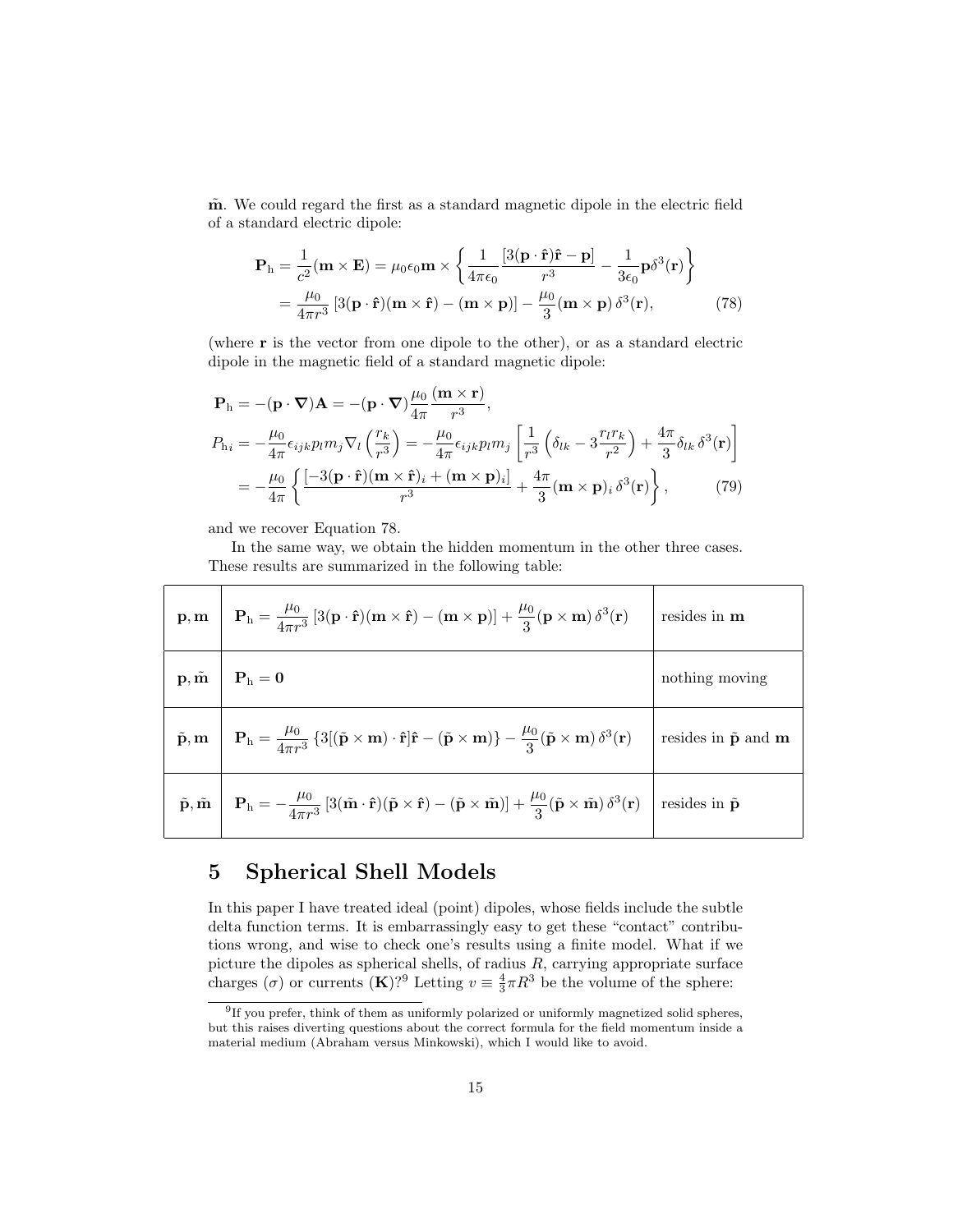1. Standard electric dipole, p:  $\sigma = \frac{(\mathbf{p} \cdot \hat{\mathbf{r}})}$  $\frac{1}{v}$ ,

$$
V(\mathbf{r}) = \begin{cases} \frac{1}{4\pi\epsilon_0} \frac{(\mathbf{p} \cdot \hat{\mathbf{r}})}{r^2}, & (r > R), \\ \frac{(\mathbf{p} \cdot \mathbf{r})}{3\epsilon_0 v}, & (r < R). \end{cases}
$$
(80)  

$$
\mathbf{E}(\mathbf{r}) = \begin{cases} \frac{1}{4\pi\epsilon_0} \frac{[3(\mathbf{p} \cdot \hat{\mathbf{r}})\hat{\mathbf{r}} - \mathbf{p}]}{r^3}, & (r > R), \\ -\frac{\mathbf{p}}{3\epsilon_0 v}, & (r < R). \end{cases}
$$
(81)

2. Standard magnetic dipole, m:  $\mathbf{K} = \frac{(\mathbf{m} \times \mathbf{\hat{r}})}{}$  $\frac{\overline{v}}{v}$ ,

$$
\mathbf{A}(\mathbf{r}) = \begin{cases} \frac{\mu_0}{4\pi} \frac{(\mathbf{m} \times \hat{\mathbf{r}})}{r^2}, & (r > R), \\ \frac{\mu_0(\mathbf{m} \times \mathbf{r})}{3v}, & (r < R). \end{cases}
$$
(82)  

$$
\mathbf{B}(\mathbf{r}) = \begin{cases} \frac{\mu_0}{4\pi} \frac{[3(\mathbf{m} \cdot \hat{\mathbf{r}})\hat{\mathbf{r}} - \mathbf{m}]}{r^3}, & (r > R), \\ \frac{2\mu_0 \mathbf{m}}{3v}, & (r < R). \end{cases}
$$
(83)

3. Anomalous magnetic dipole, m̂:  $\tilde{\sigma} = \frac{(\tilde{\mathbf{m}} \cdot \hat{\mathbf{r}})}{}$  $\frac{1}{v}$ ,

$$
\tilde{V}(\mathbf{r}) = \begin{cases}\n\frac{\mu_0}{4\pi} \frac{(\tilde{\mathbf{m}} \cdot \hat{\mathbf{r}})}{r^2}, & (r > R), \\
\frac{\mu_0(\tilde{\mathbf{m}} \cdot \mathbf{r})}{3v}, & (r < R).\n\end{cases}
$$
\n
$$
\tilde{\mathbf{B}}(\mathbf{r}) = \begin{cases}\n\frac{\mu_0}{4\pi} \frac{[3(\tilde{\mathbf{m}} \cdot \hat{\mathbf{r}})\hat{\mathbf{r}} - \tilde{\mathbf{m}}]}{r^3}, & (r > R), \\
-\frac{\mu_0 \tilde{\mathbf{m}}}{3v}, & (r < R).\n\end{cases}
$$
\n(85)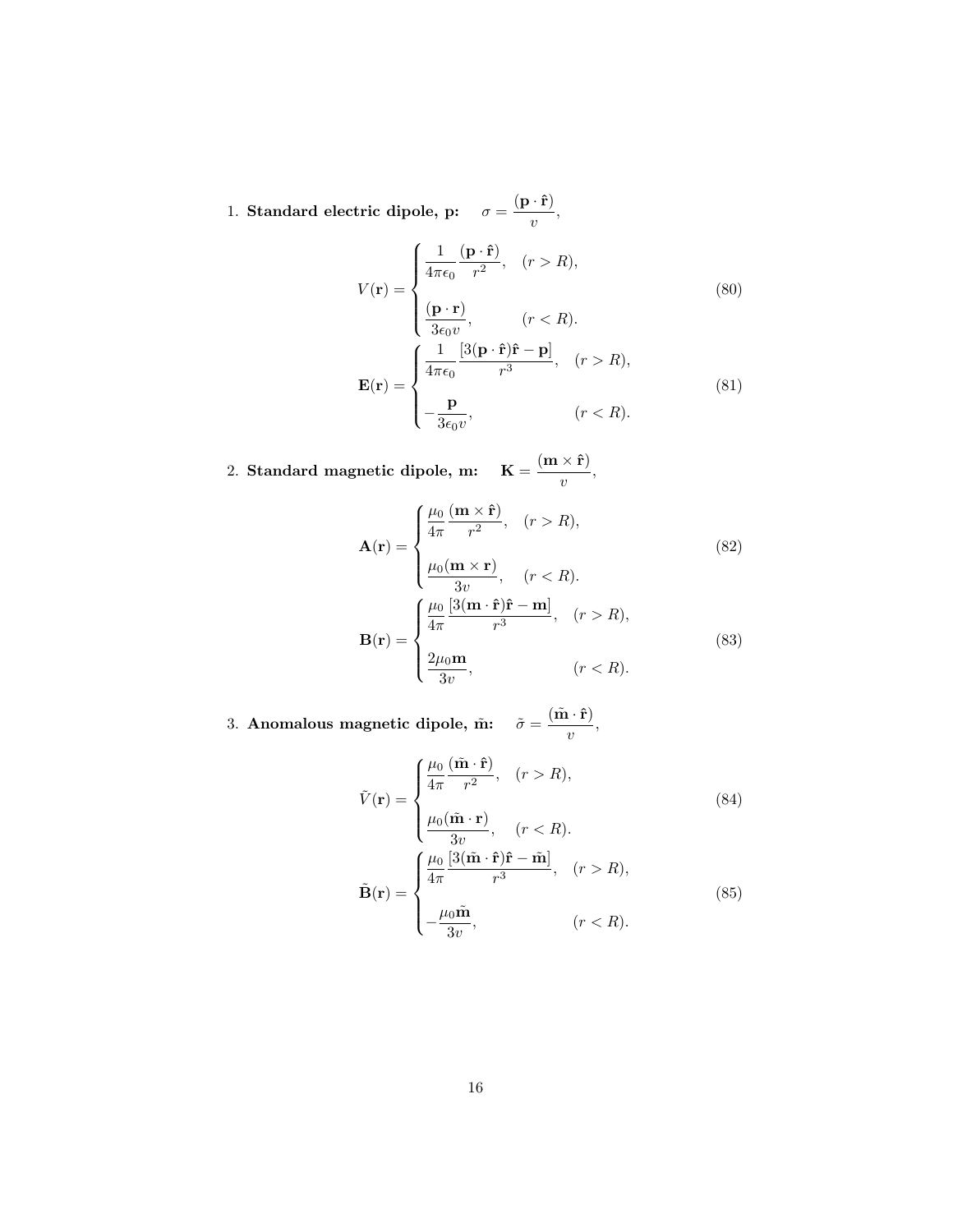4. Anomalous electric dipole,  $\tilde{\mathbf{p}}$ :  $\tilde{\mathbf{K}} = -c^2 \frac{(\tilde{\mathbf{p}} \times \hat{\mathbf{r}})}{|\tilde{\mathbf{p}}|}$  $\frac{\lambda}{v}$ ,

$$
\tilde{\mathbf{A}}(\mathbf{r}) = \begin{cases}\n-\frac{1}{4\pi\epsilon_0} \frac{(\tilde{\mathbf{p}} \times \hat{\mathbf{r}})}{r^2}, & (r > R), \\
-\frac{(\tilde{\mathbf{p}} \times \mathbf{r})}{3\epsilon_0 v}, & (r < R).\n\end{cases}
$$
\n
$$
\tilde{\mathbf{E}}(\mathbf{r}) = \begin{cases}\n\frac{1}{4\pi\epsilon_0} \frac{[3(\tilde{\mathbf{p}} \cdot \hat{\mathbf{r}})\hat{\mathbf{r}} - \tilde{\mathbf{p}}]}{r^3}, & (r > R), \\
\frac{2\tilde{\mathbf{p}}}{3\epsilon_0 v}, & (r < R).\n\end{cases}
$$
\n(87)

As  $R \to 0$ ,  $1/v \to \delta^3(\mathbf{r})$ , and we recover the ideal dipole fields (Equations 33-36).

Now suppose the sphere is both an electric dipole (either kind) and a magnetic dipole (either type).<sup>10</sup> Let's first calculate the field momentum for each combination. The external contribution  $(r > R)$  is the same for all of them; letting  $\mathbf{a} \equiv (\mathbf{p} \times \mathbf{m})$ :

$$
\mathbf{P}_{em}^{out} = \epsilon_0 \frac{1}{4\pi\epsilon_0} \frac{\mu_0}{4\pi} \int \frac{[3(\mathbf{p} \cdot \hat{\mathbf{r}})\hat{\mathbf{r}} - \mathbf{p}] \times [3(\mathbf{m} \cdot \hat{\mathbf{r}})\hat{\mathbf{r}} - \mathbf{m}]}{r^6} d\tau
$$

$$
= \frac{\mu_0}{(4\pi)^2} \int \frac{[3(\mathbf{a} \cdot \hat{\mathbf{r}})\hat{\mathbf{r}} - 2\mathbf{a}]}{r^6} d\tau.
$$
(88)

Setting the z axis along **a**, so that  $\mathbf{a} = a\hat{\mathbf{z}}$ ,  $\mathbf{a} \cdot \hat{\mathbf{r}} = a\cos\theta$ , and  $\hat{\mathbf{r}} = \sin\theta\cos\phi\hat{\mathbf{x}} + \hat{\mathbf{r}}$  $\sin \theta \sin \phi \hat{\mathbf{y}} + \cos \theta \hat{\mathbf{z}}$ , the  $\phi$  integral kills the  $\hat{\mathbf{x}}$  and  $\hat{\mathbf{y}}$  components, leaving

$$
\mathbf{P}_{em}^{out} = \frac{\mu_0}{(4\pi)^2} (a\,\hat{\mathbf{z}})(2\pi) \int_R^{\infty} \frac{1}{r^4} dr \int_0^{\pi} (3\cos^2\theta - 2) \sin\theta \,d\theta \tag{89}
$$

$$
=-\frac{\mu_0}{4\pi} \frac{(\mathbf{p} \times \mathbf{m})}{3R^3}.
$$
\n(90)

The internal contribution  $(r < R)$  is trivial (since the fields are uniform), but different for the (four) different configurations:

1. 
$$
\mathbf{p}
$$
 and  $\mathbf{m}$ :  $\mathbf{P}_{em}^{in} = \epsilon_0 \left( -\frac{\mathbf{p}}{3\epsilon_0 v} \right) \times \left( \frac{2\mu_0 \mathbf{m}}{3v} \right) v = -\frac{2\mu_0 (\mathbf{p} \times \mathbf{m})}{9v}.$   

$$
\mathbf{P}_{em} = -\frac{\mu_0}{4\pi} \frac{(\mathbf{p} \times \mathbf{m})}{R^3}.
$$
(91)

2. 
$$
\underline{\mathbf{p}} \text{ and } \tilde{\mathbf{m}}: \quad \mathbf{P}_{em}^{\text{in}} = \epsilon_0 \left( -\frac{\underline{\mathbf{p}}}{3\epsilon_0 v} \right) \times \left( -\frac{\mu_0 \tilde{\mathbf{m}}}{3v} \right) v = \frac{\mu_0}{9v} (\mathbf{p} \times \tilde{\mathbf{m}}).
$$
  

$$
\mathbf{P}_{em} = \mathbf{0}.
$$
 (92)

<sup>&</sup>lt;sup>10</sup>The "standard" case  $(p \text{ and } m)$  was introduced by R. H. Romer, Am. J. Phys., 63, 777 (1995).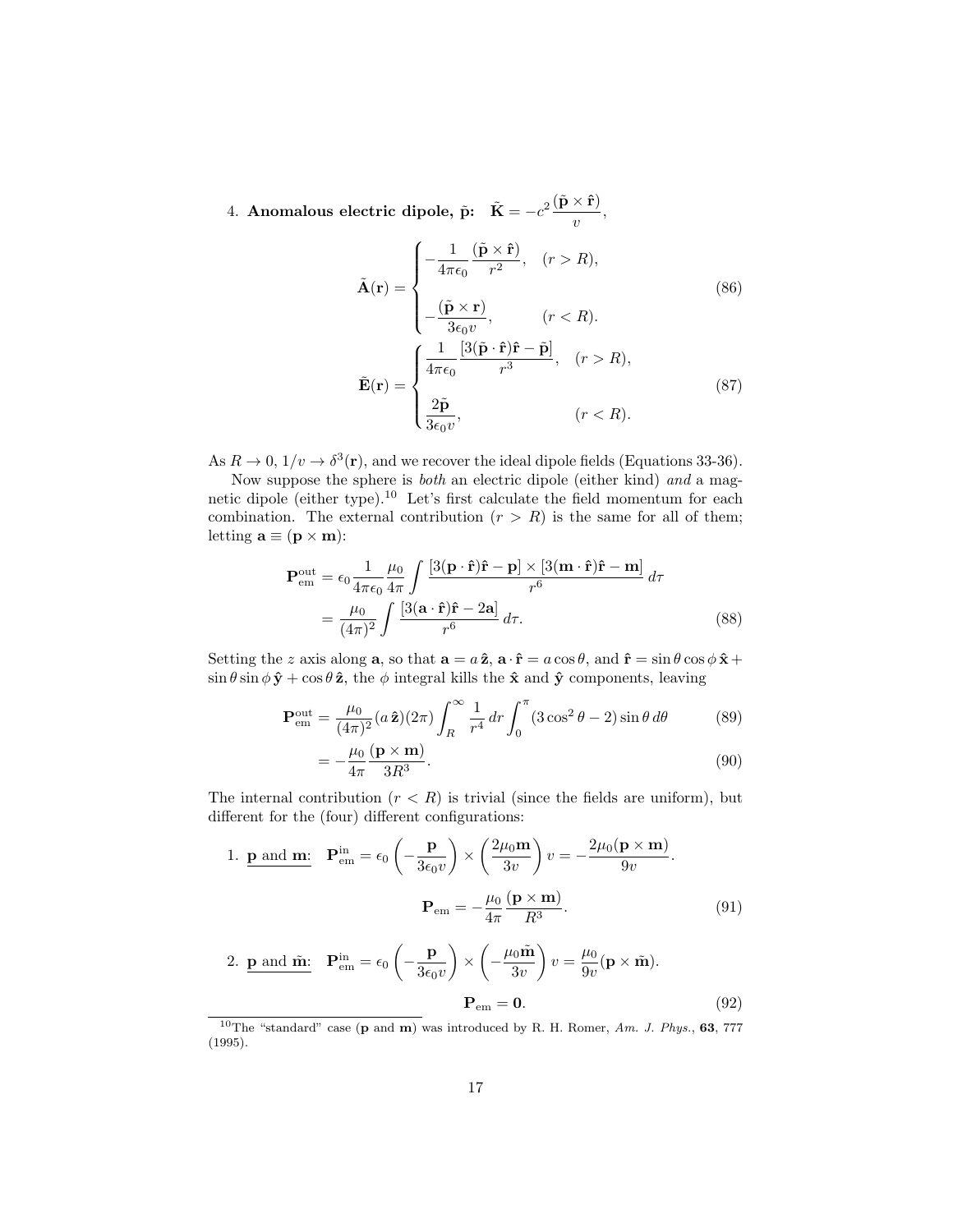3. 
$$
\tilde{\mathbf{p}}
$$
 and  $\mathbf{m}$ :  $\mathbf{P}_{em}^{in} = \epsilon_0 \left( \frac{2\tilde{\mathbf{p}}}{3\epsilon_0 v} \right) \times \left( \frac{2\mu_0 \mathbf{m}}{3v} \right) v = \frac{4\mu_0 (\tilde{\mathbf{p}} \times \mathbf{m})}{9v}.$   

$$
\mathbf{P}_{em} = \frac{\mu_0}{4\pi} \frac{(\tilde{\mathbf{p}} \times \mathbf{m})}{R^3}.
$$
 (93)

4. 
$$
\tilde{\mathbf{p}}
$$
 and  $\tilde{\mathbf{m}}$ :  $\mathbf{P}_{em}^{\text{in}} = \epsilon_0 \left( \frac{2\tilde{\mathbf{p}}}{3\epsilon_0 v} \right) \times \left( -\frac{\mu_0 \tilde{\mathbf{m}}}{3v} \right) v = -\frac{2\mu_0}{9v} (\tilde{\mathbf{p}} \times \tilde{\mathbf{m}}).$   

$$
\mathbf{P}_{em} = -\frac{\mu_0}{4\pi} \frac{(\tilde{\mathbf{p}} \times \tilde{\mathbf{m}})}{R^3}.
$$
 (94)

Now let's calculate the hidden momentum in each configuration:

1. p and m: I would like to use the Penfield-Haus formula (Equation 61), but that assumes the electric field is uniform over the current region. In this case the field is uniform inside the sphere, but right at the surface (where the current is located) E is discontinuous, and the external field is not uniform. You can finesse this problem by a trick: make the magnetic sphere ever-so-slightly smaller than the electric sphere; then the electric field really *is* uniform over the current, and we get<sup>11</sup>

$$
\mathbf{P}_{\mathrm{h}} = \frac{1}{c^2} (\mathbf{m} \times \mathbf{E}) = \mu_0 \epsilon_0 \left( \mathbf{m} \times \left( \frac{-\mathbf{p}}{3 \epsilon_0 v} \right) \right) = \frac{\mu_0}{4\pi} \frac{(\mathbf{p} \times \mathbf{m})}{R^3}.
$$
 (95)

2.  $\tilde{\mathbf{p}}$  and  $\tilde{\mathbf{m}}$ : using the duality transformation and Equation 98

$$
\mathbf{P}_{\mathrm{h}} = \frac{\mu_0}{4\pi} \frac{(\tilde{\mathbf{p}} \times \tilde{\mathbf{m}})}{R^3}.
$$
 (96)

3.  $\bf{p}$  and  $\tilde{\bf{m}}$ : nothing is moving, so

$$
\mathbf{P}_{\mathrm{h}} = \mathbf{0}.\tag{97}
$$

4.  $\tilde{\mathbf{p}}$  and **m**: In this case there is hidden momentum in *both* spheres. Using the trick (making the magnetic sphere slightly smaller than the electric sphere—you can do it the other way, of course, but you get the same answer), the hidden momentum in the electric current is

$$
\mathbf{P}_{\mathrm{h}}^{e} = \frac{1}{c^{2}} (\mathbf{m} \times \tilde{\mathbf{E}}) = \mu_{0} \epsilon_{0} \left( \mathbf{m} \times \left( \frac{2\tilde{\mathbf{p}}}{3\epsilon_{0} v} \right) \right) = -2 \frac{\mu_{0}}{4\pi} \frac{(\tilde{\mathbf{p}} \times \mathbf{m})}{R^{3}}.
$$
 (98)

But the magnetic field in the vicinity of the monopole current is not uniform, and we must use Equation 64 (or rather, its analog for a monopole current  $(I)$  in a standard magnetic field **B**):

$$
\mathbf{P} = \tilde{\alpha}\tilde{I} \oint \gamma \, d\mathbf{l}.\tag{99}
$$

 $11$ If this bothers you, go back to Equation 67 (or rather, its analog for surface currents),  $\mathbf{P}_{\mathrm{h}} = -\frac{1}{c^2} \int V \mathbf{K} \, da$ ; you get the same answer either way.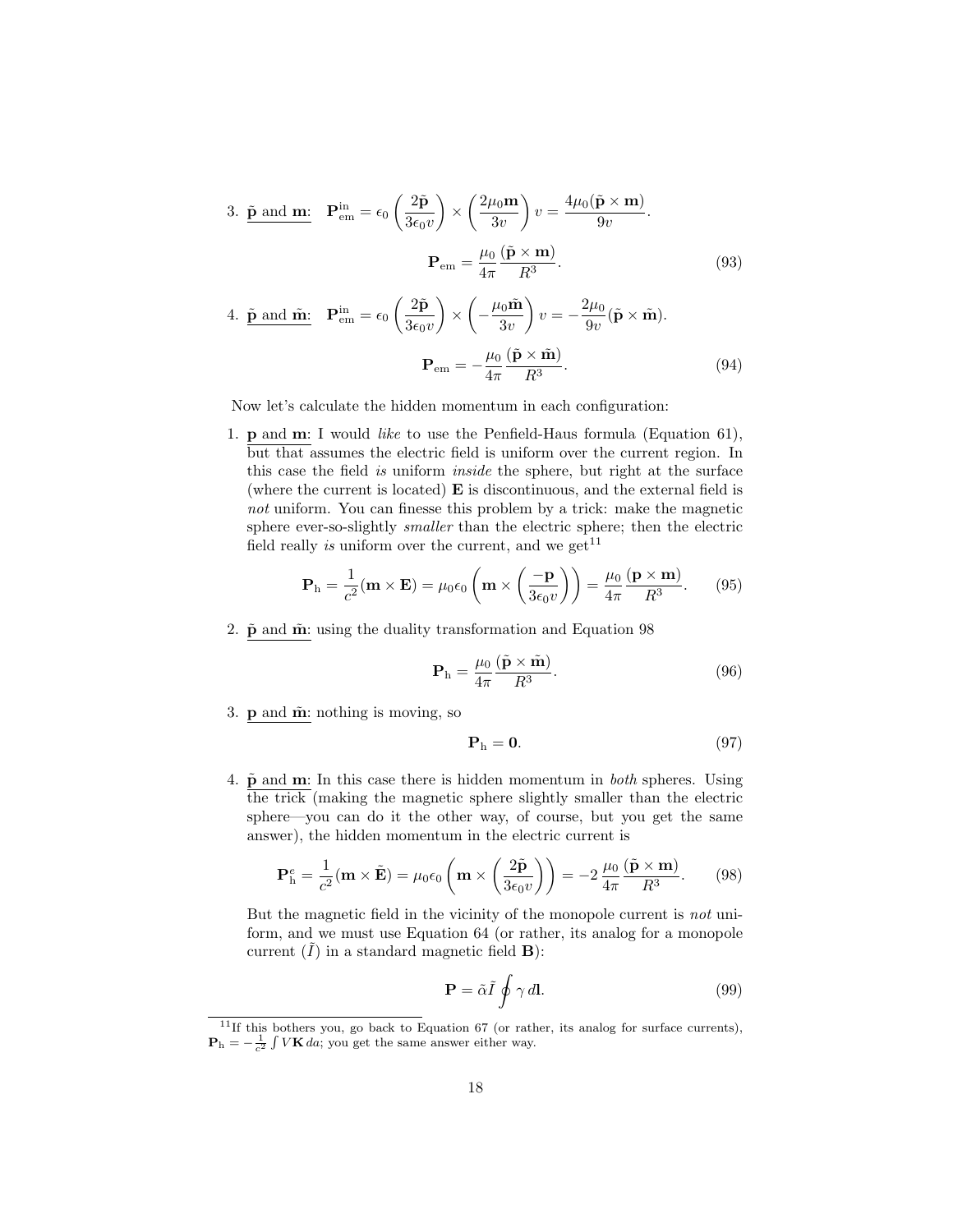In this case Equation 65 becomes

$$
\gamma(\mathbf{r}) = \gamma_0 + \frac{1}{\tilde{\alpha}c^2} \int_{\mathcal{O}}^{\mathbf{r}} \mathbf{B} \cdot d\mathbf{l}.
$$
 (100)

We might as well choose our axes so that  $\tilde{\mathbf{p}}$  points in the z direction. I'll first calculate the hidden momentum in a single ring of monopole current,  $\tilde{I}$ , at  $z = R \cos \theta$ , with radius  $R \sin \theta$ .

$$
\mathbf{B} = \frac{\mu_0}{4\pi} \frac{[3(\mathbf{m} \cdot \hat{\mathbf{r}})\hat{\mathbf{r}} - \mathbf{m}]}{R^3}, \qquad d\mathbf{l} = R \sin \theta \, d\phi \, \hat{\boldsymbol{\phi}}, \tag{101}
$$

and (setting the reference point directly above the  $x$  axis),

$$
\int_{\mathcal{O}}^{\mathbf{r}} \mathbf{B} \cdot d\mathbf{l} = \frac{\mu_0}{4\pi} \frac{R \sin \theta}{R^3} \int_0^{\phi} [3(\mathbf{m} \cdot \hat{\mathbf{r}}) \hat{\mathbf{r}} - \mathbf{m}] \cdot \hat{\boldsymbol{\phi}} d\phi = -\frac{\mu_0 \sin \theta}{4\pi R^2} \int_0^{\phi} (\mathbf{m} \cdot \hat{\boldsymbol{\phi}}) d\phi.
$$

Now

$$
\hat{\phi} = -\sin\phi \,\hat{\mathbf{x}} + \cos\phi \,\hat{\mathbf{y}}, \quad \text{so} \quad \mathbf{m} \cdot \hat{\phi} = -m_x \sin\phi + m_y \cos\phi,
$$

and therefore

$$
\int_{\mathcal{O}}^{\mathbf{r}} \mathbf{B} \cdot d\mathbf{l} = -\frac{\mu_0 \sin \theta}{4\pi R^2} \int_0^{\phi} (-m_x \sin \phi + m_y \cos \phi) d\phi
$$

$$
= -\frac{\mu_0 \sin \theta}{4\pi R^2} \left[ m_x (\cos \phi - 1) + m_y \sin \phi \right]. \tag{102}
$$

The hidden momentum in this ring is

$$
\mathbf{P}_{\mathrm{h}}^{\mathrm{ring}} = \frac{\tilde{I}}{c^{2}} \left( -\frac{\mu_{0} \sin \theta}{4\pi R^{2}} \right) \oint \left[ m_{x} (\cos \phi - 1) + m_{y} \sin \phi \right] R \sin \theta \, d\phi \, \hat{\phi}
$$
  
\n
$$
= -\frac{\tilde{I} \mu_{0} \sin^{2} \theta}{4\pi c^{2} R} \int_{0}^{2\pi} \left[ m_{x} (\cos \phi - 1) + m_{y} \sin \phi \right] \left( -\sin \phi \, \hat{\mathbf{x}} + \cos \phi \, \hat{\mathbf{y}} \right) d\phi
$$
  
\n
$$
= -\frac{\tilde{I} \mu_{0} \sin^{2} \theta}{4\pi c^{2} R} \left( -\pi m_{y} \, \hat{\mathbf{x}} + \pi m_{x} \, \hat{\mathbf{y}} \right). \tag{103}
$$

Now we integrate over all the rings that cover the monopole current sphere, using  $\tilde{I} \to -|\tilde{\mathbf{K}}|R d\theta$  and  $\tilde{\mathbf{K}} = -c^2(\tilde{\mathbf{p}} \times \hat{\mathbf{r}})/v$ 

$$
\mathbf{P}_{\mathrm{h}}^{\mathrm{m}} = \frac{\mu_{0}}{4c^{2}} \left( -m_{y} \hat{\mathbf{x}} + m_{x} \hat{\mathbf{y}} \right) \int_{0}^{\pi} \sin^{2} \theta \frac{c^{2} |\tilde{\mathbf{p}} \times \hat{\mathbf{r}}|}{v} d\theta
$$
\n
$$
= \frac{\mu_{0}}{4v} \left( -m_{y} \hat{\mathbf{x}} + m_{x} \hat{\mathbf{y}} \right) \tilde{p} \int_{0}^{\pi} \sin^{3} \theta d\theta = \frac{\mu_{0}}{4v} \left( -m_{y} \hat{\mathbf{x}} + m_{x} \hat{\mathbf{y}} \right) \tilde{p} \left( \frac{4}{3} \right)
$$
\n
$$
= \frac{\mu_{0}}{3v} (\tilde{\mathbf{p}} \times \mathbf{m}) = \frac{\mu_{0}}{4\pi} \frac{(\tilde{\mathbf{p}} \times \mathbf{m})}{R^{3}}. \tag{104}
$$

Finally, combining Equations 98 and 104,

$$
\mathbf{P}_{\mathrm{h}} = \mathbf{P}_{\mathrm{h}}^{e} + \mathbf{P}_{\mathrm{h}}^{m} = -\frac{\mu_{0}}{4\pi} \frac{(\tilde{\mathbf{p}} \times \mathbf{m})}{R^{3}}.
$$
 (105)